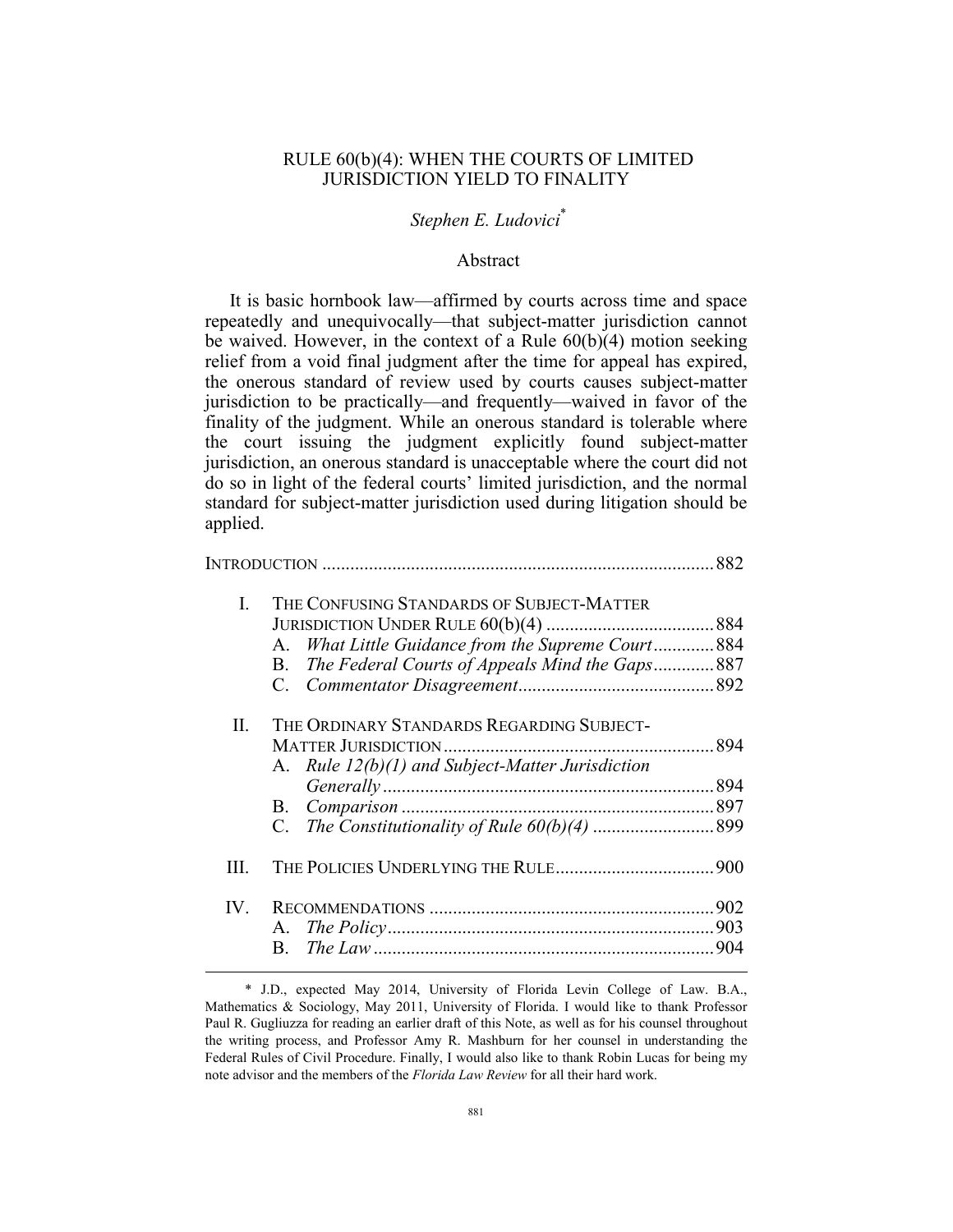| 882 | <i>FLORIDA LAW REVIEW</i> | <b>IVol. 66</b> |
|-----|---------------------------|-----------------|
|     |                           |                 |

CONCLUSION ........................................................................................ 910

# **INTRODUCTION**

Rule  $60(b)(4)$ —which provides for relief from a void judgment<sup>1</sup>—is a narrow exception to the general rule barring collateral attacks on subject-matter jurisdiction.<sup>2</sup> "Rule  $60(b)(4)$  strikes a balance between the need for finality of judgments and the importance of ensuring that litigants have a full and fair opportunity to litigate a dispute."<sup>3</sup> However, as Judge Posner once opined, void "lacks a settled or precise meaning," and "[t]he standard formulas ... are not helpful."<sup>4</sup> Lacking guidance from the U.S. Supreme Court,<sup>5</sup> the federal courts of appeals have developed an onerous standard for the movant to overcome before a court grants a Rule  $60(b)(4)$  motion,<sup>6</sup> apparently eschewing federal courts' limited jurisdiction in favor of the finality of the judgment. This is unacceptable: federal courts' limited jurisdiction should be given greater weight in considering whether to vacate a final judgment for lack of subject-matter jurisdiction. Accordingly, federal courts should not apply a higher standard to 60(b)(4) motions when there has been no explicit finding of subject-matter jurisdiction in the case that produced the judgment. Conversely, where there has been an explicit finding of subject-matter jurisdiction, the higher standard is arguably permissible.

Although Rule 60 as a whole appears to be commonly used,<sup>7</sup> use of Rule  $60(b)(4)$ ,  $\frac{8}{3}$  providing for relief from a *void* judgment,  $\frac{8}{3}$  appears to be

5. *See infra* Section I.A.

 <sup>1.</sup> FED. R. CIV. P. 60(b)(4) ("On motion and just terms, the court may relieve a party or its legal representative from a final judgment, order, or proceeding for the following reasons:  $\dots$  (4) the judgment is void  $\dots$ .").

 <sup>2.</sup> United States v. Tittjung, 235 F.3d 330, 335 (7th Cir. 2000). It should be noted that 60(b)(4) can also be used to vacate a judgment for lack of personal jurisdiction or lack of due process, but this Note limits its discussion to the use of the Rule to vacate a judgment for lack of subject-matter jurisdiction.

 <sup>3.</sup> United Student Aid Funds, Inc. v. Espinosa, 130 S. Ct. 1367, 1380 (2010).

 <sup>4.</sup> *In re* Edwards, 962 F.2d 641, 644 (7th Cir. 1992).

 <sup>6.</sup> *See infra* Section I.B.

 <sup>7.</sup> KeyCite for *Rule 60. Relief from a Judgment or Order*, WESTLAWNEXT, http://next.westlaw.com (subscription required; KeyCite "FED. R. CIV. P. 60") (last visited Mar. 14, 2014) (noting over 108,000 citing references).

 <sup>8.</sup> In 2007, Rule 60(b), along with the rest of the Federal Rules, underwent stylistic changes. FED. R. CIV. P. 60 advisory committee note to 2007 amendment ("The language of Rule 60 has been amended as part of the general restyling of the Civil Rules to make them more easily understood and to make style and terminology consistent throughout the rules. These changes are intended to be stylistic only."). What is today considered Rule 60(b)(4) was at the time merely a small part of the rather long paragraph known as Rule 60(b). *See* FED. R. CIV. P.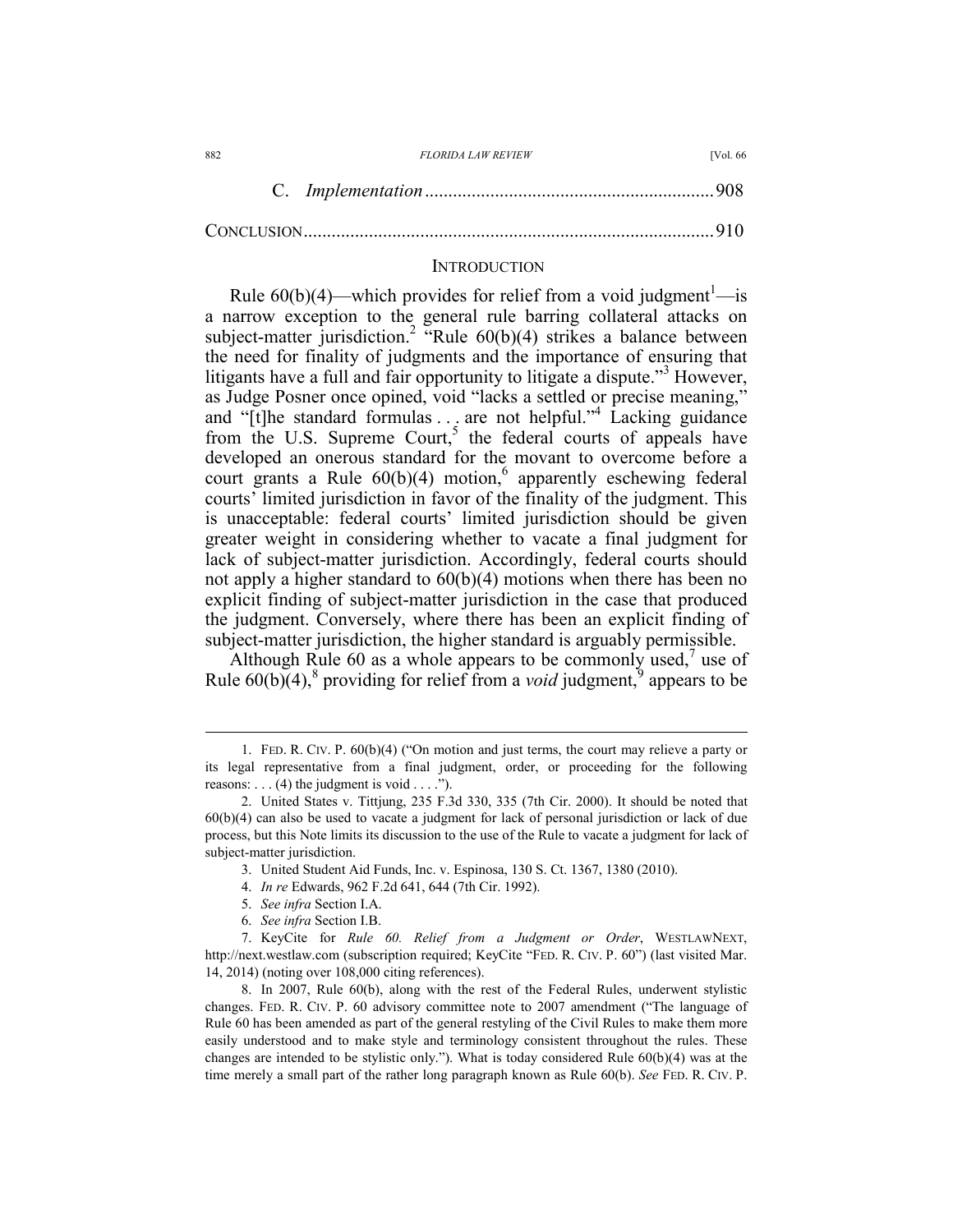relatively scarcer.<sup>10</sup> Use of the rule when the judgment is void for lack of subject-matter jurisdiction is, naturally, comparatively rarer.<sup>11</sup> As might be expected for such an obscure rule, the Supreme Court has provided little guidance on applying the Rule, and particularly little guidance on the standards to be used by the federal district courts in deciding a Rule 60(b)(4) motion for lack of subject-matter jurisdiction, as well as the standards by which federal appellate courts should review appeals from decisions on such motions. Accordingly, nearly all of the law on these issues has been developed by the federal courts of appeals. While the federal courts of appeals all appear to be attempting to articulate the proper rule to reach the same goals, their articulations differ significantly. The fact they have not all agreed on the same language suggests that their standards should be interpreted to have different meanings.

This Note begins in Part I by surveying the current state of the law regarding subject-matter jurisdiction under Rule 60(b)(4), especially noting where courts have disagreed the most. Part II compares how the standard for subject-matter jurisdiction differs between Rule 60(b)(4), which is invoked after judgment, and Rule 12(b)(1), which is invoked before judgment. Part III reviews the policies underlying Rule 60(b)(4) and how they are reflected in the standards under the rule. Part IV presents the author's recommendation on what the law for subjectmatter jurisdiction under Rule  $60(b)(4)$  should be and an analysis of the

9. FED. R. CIV. P. 60(b)(4).

 10. *Compare* Search Results for FED. R. CIV. P. 60(b)(4), WESTLAWNEXT, http://next.westlaw.com/ (subscription required; narrow jurisdiction to "All Federal" courts and search for: advanced:  $(60(b)(4)$  /s (Rule or R. or Fed.R.Civ.P.))) (revealing over 8,000 results mostly cases, briefs, and trial court documents) (last visited Mar. 14, 2014), *with* KeyCite for *Rule 60. Relief from a Judgment or Order*, *supra* note 7.

 11. Search Results for FED. R. CIV. P. 60(b)(4) and subject-matter jurisdiction, WESTLAWNEXT, http://next.westlaw.com (subscription required; narrow jurisdiction to "All Federal" courts and search for: advanced:  $(60(b)(4)$  /s (Rule or R. or Fed.R.Civ.P.) & "subject" matter jurisdiction") (revealing just over 3,100 results—mostly cases, briefs, and trial court documents) (last visited Mar. 14, 2014). Although not directly comparable, comparing the number of decisions with the number of trials and the number of case filings provides a sense of scale. For the federal courts' 2012 fiscal year, only 71 case opinions can be found on Westlaw on this subject, while the federal courts had 5,478 civil trials and 278,442 cases filed. *Id.* (narrow results to cases between Oct. 1, 2011 and Sept. 30, 2012); Judicial Business of the United States Courts: U.S. District Courts (2012), U.S. COURTS, http://www.uscourts.gov/Statistics/JudicialBusiness/2012/us-district-courts.aspx (last visited Apr. 12, 2014). Similar searches on Westlaw reveal similarly low numbers each calendar year, with an average of 72 case opinions each year from 2007 through 2013. Curiously, this is about three times the average for the years 2000 through 2005. The author does not hazard a guess as to its cause, but, without further information on the Westlaw databases, cautions that it may be an artifact of an expansion on Westlaw.

<sup>60(</sup>b) (2006). Curiously, however, some courts before 2007 did refer to the rule as Rule 60(b)(4). *E.g.*, Picco v. Global Marine Drilling Co., 900 F.2d 846, 849 (5th Cir. 1990).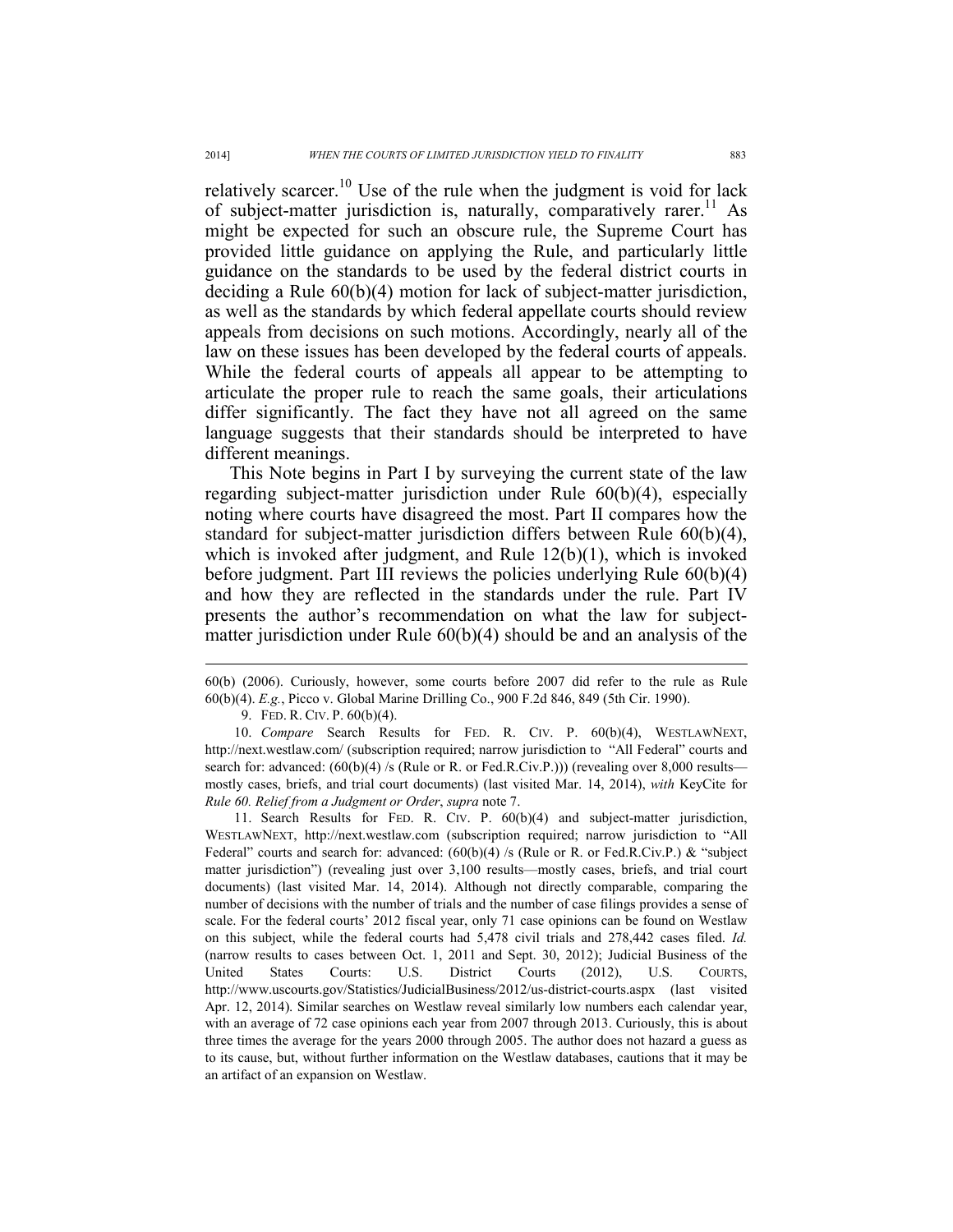most likely ways the law will be changed.

# I. THE CONFUSING STANDARDS OF SUBJECT-MATTER JURISDICTION UNDER RULE 60(b)(4)

This Part surveys the current state of the law regarding subjectmatter jurisdiction under Rule 60(b)(4). Section A begins with a discussion of the only Supreme Court case on point, $^{12}$  and then turns to an older though analogous case, $13$  which some courts have found persuasive.14 Section B discusses the case law of the federal courts of appeals. Finally, Section C discusses the disagreement between commentators on the current status of the law.

# A. *What Little Guidance from the Supreme Court*

A common rule of statutory interpretation provides that interpretation begins with the text of the Rule.<sup>15</sup> Rule  $60(b)(4)$  states: "On motion and just terms, the court may relieve a party or its legal representative from a final judgment, order, or proceeding for the following reasons: . . . (4) the judgment is void . . . . . "<sup>16</sup> Although Rule 60(b)(4) has been in effect for over seventy years, it appears that the Supreme Court has only once—in *United Student Aid Funds v. Espinosa*<sup>17</sup>—addressed the standard for applying the Rule to motions to void a judgment for lack of subject-matter jurisdiction.<sup>18</sup> This is particularly troublesome as case law appears to be the only source of the standard for evaluating Rule  $60(b)$  motions.<sup>19</sup>

 <sup>12.</sup> And yet, it hardly is on point. *See* United Student Aid Funds, Inc. v. Espinosa, 130 S. Ct. 1367, 1377 (2010) ("This case presents no occasion to . . . define the precise circumstances in which a jurisdictional error will render a judgment void because United does not argue that the Bankruptcy Court's error was jurisdictional." (citation omitted)).

 <sup>13.</sup> Stoll v. Gottlieb, 305 U.S. 165, 168–69 (1938).

 <sup>14.</sup> *See* cases cited *infra* note 37.

 <sup>15.</sup> *E.g.*, Consumer Prod. Safety Comm'n v. GTE Sylvania, Inc., 447 U.S. 102, 108 (1980).

 <sup>16.</sup> FED. R. CIV. P. 60(b)(4). A final judgment is "[a] court's last action that settles the rights of the parties and disposes of all issues in controversy, except for the award of costs (and, sometimes, attorney's fees) and enforcement of the judgment." BLACK'S LAW DICTIONARY 919 (9th ed. 2009). A final order is essentially the same, being "[a]n order that is dispositive of the entire case." *Id.* at 1206 (referencing "final judgment"). It is not as clear what a final proceeding is, though it is likely similar. *See* 12 JAMES WM. MOORE ET AL., MOORE'S FEDERAL PRACTICE § 60.23 (3d ed. 2008) (mentioning final judgments, orders, and proceedings, but only discussing the first two).

 <sup>17. 130</sup> S. Ct. 1367 (2010).

 <sup>18.</sup> *Id.* at 1377 (citing and quoting case law, all from lower courts, regarding the subjectmatter jurisdiction standard under Rule 60(b)(4)).

 <sup>19.</sup> *See* FED. R. CIV. P. 60 advisory committee note to 1946 amendment ("It should be noted that Rule 60(b) does not assume to define the substantive law as to the grounds for vacating judgments, but merely prescribes the practice in proceedings to obtain relief.").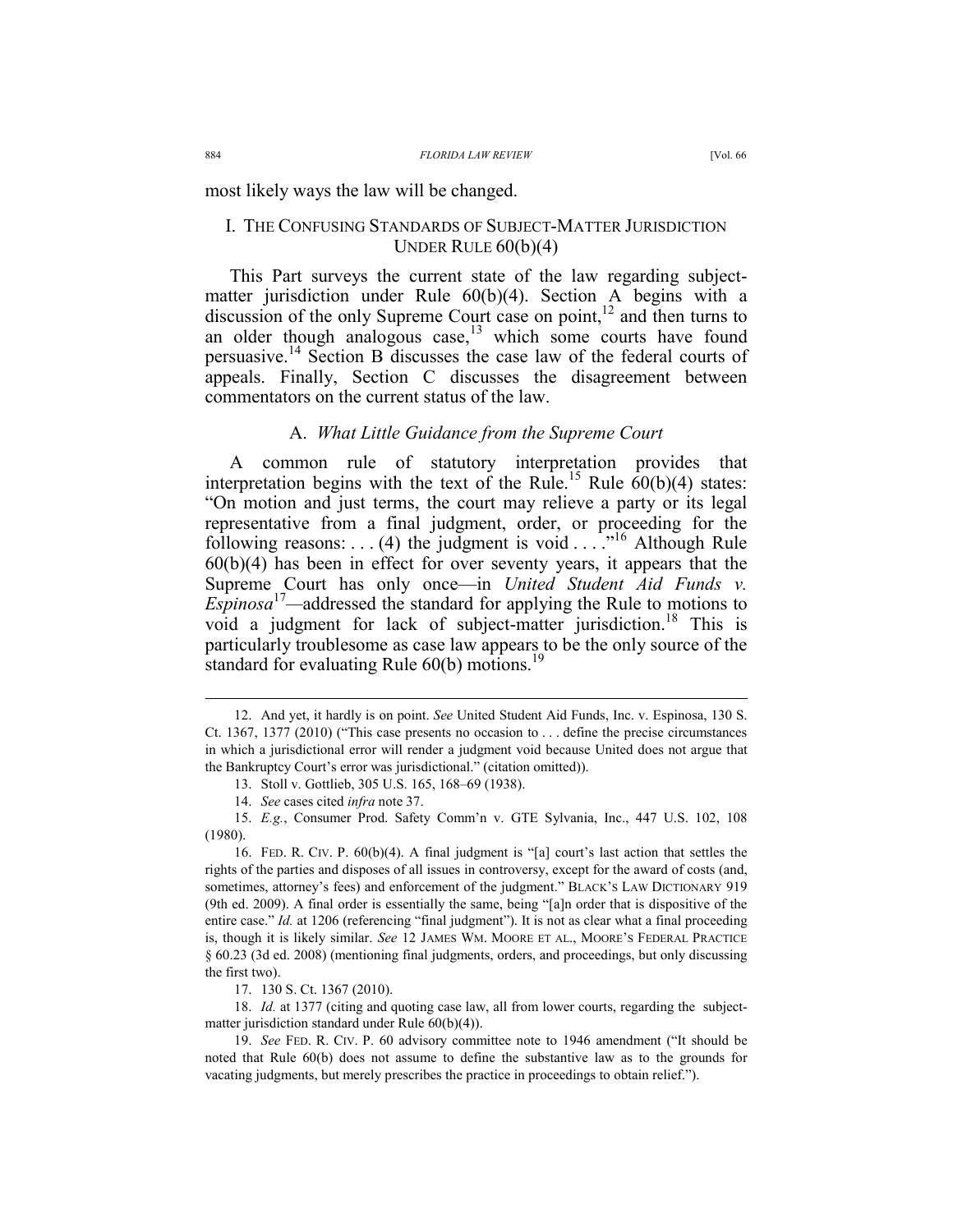In *United Student Aid Funds, Inc. v. Espinosa*, a debtor had the accrued interest on his student loans discharged after he had repaid the principal.<sup>20</sup> Years later, the creditor sought to collect on the interest, and in doing so filed a Rule  $60(b)(4)$  motion to vacate the bankruptcy court's order confirming the debtor's bankruptcy plan.<sup>21</sup> The Supreme Court began its analysis by noting that "[a] void judgment is a legal nullity."<sup>22</sup> Elaborating on this somewhat useless definition, the Court went on "to say that a void judgment is one so affected by a fundamental infirmity that the infirmity may be raised even after the judgment becomes final."<sup>23</sup> "A judgment is not void  $\ldots$  simply because it is or may have been erroneous."<sup>24</sup> Rather, it must be "premised . . . on a *certain type* of jurisdictional error."25 Further, "a motion under Rule  $60(b)(4)$  is not a substitute for a timely appeal."<sup>26</sup>

 22. *Id.* at 1377 (citing BLACK'S LAW DICTIONARY 1822 (3d ed. 1933) and BLACK'S LAW DICTIONARY 1709 (9th ed. 2009)). The circularity of this definition is particularly striking as the ninth edition defines nullity as "[s]omething that is legally void," or "[t]he fact of being legally void." BLACK'S LAW DICTIONARY 1173 (9th ed. 2009).

 23. *Espinosa*, 130 S. Ct. at 1377 (citing RESTATEMENT (SECOND) OF JUDGMENTS 22 (1980) and *id.* § 12).

24. *Id.* (quoting Hoult v. Hoult, 57 F.3d 1, 6 (1st Cir. 1995)).

 25. *Id.* (emphasis added) (citing United States v. Boch Oldsmobile, Inc., 909 F.2d 657, 661 (1st Cir. 1990)). Rule 60(b)(4) would also be appropriate for "a violation of due process that deprives a party of notice or the opportunity to be heard." *Id.*

 26. *Id.* (citing Kocher v. Dow Chem. Co., 132 F.3d 1225, 1229 (8th Cir. 1997)). The meaning of this is not evident from its plain language, but the *Kocher* case explained it well: "In other words, if a party fails to appeal an adverse judgment and then files a Rule  $60(b)(4)$  motion after the time permitted for an ordinary appeal has expired, the motion will not succeed merely because the same argument would have succeeded on appeal." *Kocher*, 132 F.3d at 1229 (citing Kansas City S. Ry. v. Great Lakes Carbon Corp., 624 F.2d 822, 825 n.4 (8th Cir. 1980) (en banc)). Although the broader statement in *Kocher* may hold true, the facts in *Kansas City Southern* are instructive. In that case, the Rule 60(b)(4) movant argued that the district court erroneously determined that the case fell within the jurisdictional grant alleged (essentially an argument one would make in a  $12(b)(1)$  motion, in a direct appeal, or at any other time during litigation, *see infra* Section II.A). *Kansas City S. Ry.*, 624 F.2d at 824. The Eighth Circuit held that such an argument could not succeed because of the "no substitute for appeal" rule. *Id*. at 825 & n.4. The holding is somewhat confusing because of the court's acknowledgment in the next paragraph that a successful argument under  $60(b)(4)$  must be that there was a "total want of jurisdiction' as distinguished from 'an error in the exercise of jurisdiction.'" *See id*. (quoting Lubben v. Selective Serv. Sys. Local Bd. No. 27, 453 F.2d 645, 649 (1st Cir. 1972)). It may be that the "no substitute for appeal" rule is a euphemism or restatement of the "total want of jurisdiction" rule.

 <sup>20.</sup> *Espinosa*, 130 S. Ct. at 1373–74.

 <sup>21.</sup> *Id.* at 1374. The creditor made two arguments supporting the 60(b)(4) motion: (1) that the creditor's due process rights were violated and (2) that the debtor's plan was inconsistent with both the Bankruptcy Code and the Bankruptcy Rules. *Id.* at 1374–75. Since the second argument does not fit within the argument that there was a lack of subject-matter jurisdiction, personal jurisdiction, or due process, it appears that the creditor and (as amicus) the federal government were arguing for an expansion of the meaning of the term "void" under Rule 60(b)(4). *Id.* at 1378.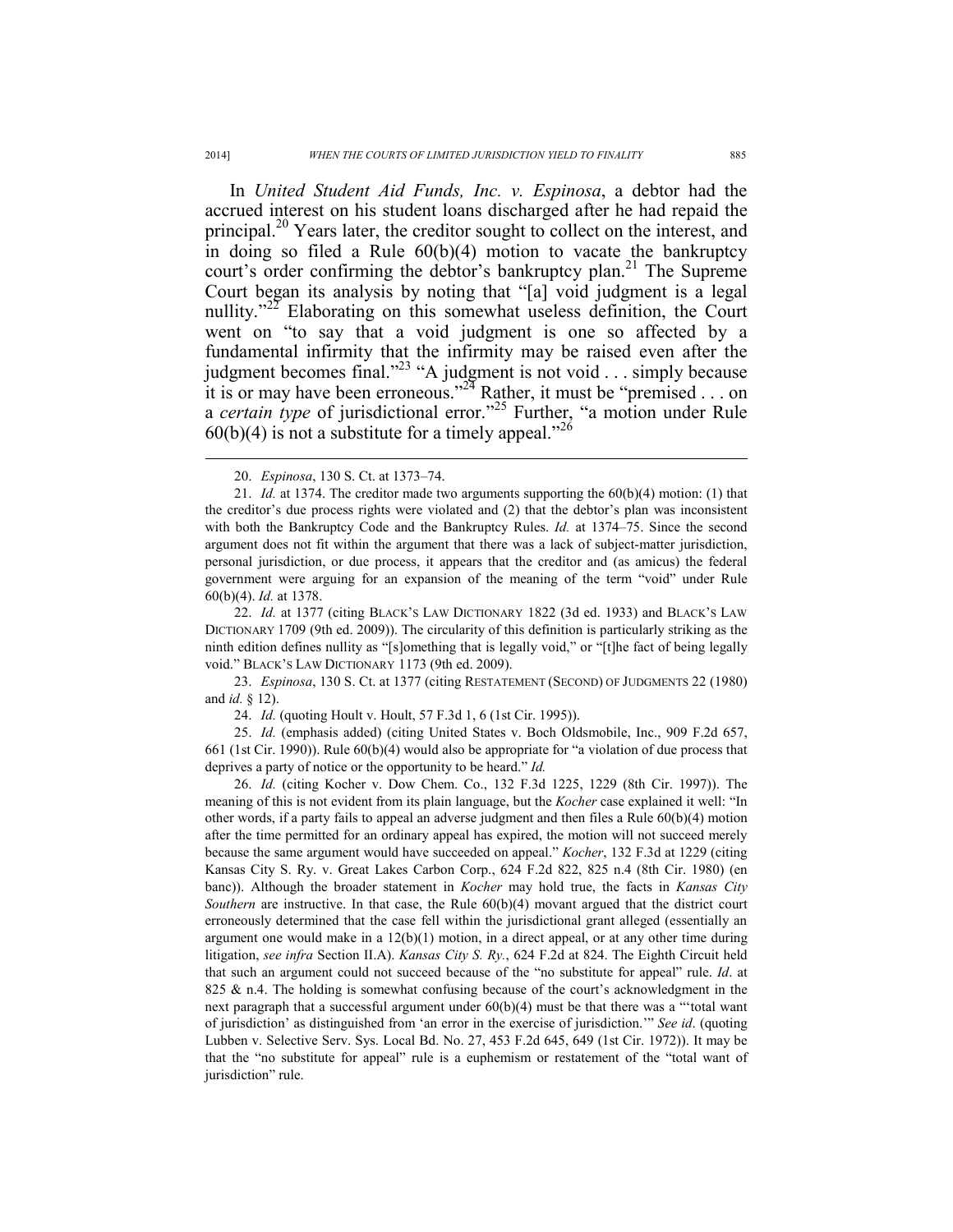The Court then noted that "[f]ederal courts considering Rule 60(b)(4) motions that assert a judgment is void because of a jurisdictional defect generally have reserved relief only for the exceptional case in which the court that rendered judgment lacked even an '*arguable basis*' for jurisdiction."27 However, because the history of the case did not lend itself to a Rule 60(b)(4) analysis, the Court declined to "engage in such an 'arguable basis' inquiry or to define the precise circumstances in which a jurisdictional error will render a judgment void."<sup>28</sup>

What, then, are we to make of the sparse direction the Supreme Court has provided us? It appears that relief under Rule 60(b)(4) premised on erroneous subject-matter jurisdiction is only appropriate where there was not even an "arguable basis" for jurisdiction.<sup>29</sup> How to interpret and apply this in practice is left to circuit court case law. Before considering that body of case law, however, this Note briefly discusses a favorably cited $30^{\circ}$  and analogous, though not quite on point, Supreme Court decision.

In *Stoll v. Gottlieb*,<sup>31</sup> the Supreme Court, while acknowledging that federal courts do not have the power to *extend* their subject-matter jurisdiction, $32$  noted that federal courts, as a practical matter, must have the power to *interpret and determine* whether they have subject-matter jurisdiction.<sup>33</sup> Additionally, such a determination, even if erroneous,

 29. *Id.*; *accord* United States v. Zimmerman, 491 F. App'x 341, 344 (3d Cir. 2012); Dream Games of Ariz., Inc. v. PC Onsite, 448 F. App'x 747, 748 (9th Cir. 2011); Northridge Church v. Charter Twp. of Plymouth, 647 F.3d 606, 611–12 (6th Cir. 2011). *But see* Aurum Asset Managers, LLC v. Bradesco Companhia de Seguros, 441 F. App'x 822, 824–25 (3d Cir. 2011) (limiting the "clear usurpation" (arguable basis) standard only to "circumstances in which the parties have had their day in court on the issue of jurisdiction such that re-litigation of the issue is barred by principles of res judicata").

30. *Espinosa*, 130 S. Ct. at 1377 (citing Stoll v. Gottlieb, 305 U.S. 165, 171–72 (1938)).

31. 305 U.S. 165 (1938).

 32. *Id.* at 171 ("A court does not have the power, by judicial fiat, to extend its jurisdiction over matters beyond the scope of the authority granted to it by its creators.").

 33. *Id.* ("There must be admitted, however, a power to interpret the language of the jurisdictional instrument and its application to an issue before the court. Where adversary parties appear, a court must have the power to determine whether or not it has jurisdiction  $\dots$ ."); *accord* Kevin M. Clermont, *Sequencing the Issues for Judicial Decisionmaking: Limitations from Jurisdictional Primacy and Intrasuit Preclusion*, 63 FLA. L. REV. 301, 313 (2011) (noting

 <sup>27.</sup> *Espinosa*, 130 S. Ct. at 1377 (emphasis added) (quoting Nemaizer v. Baker, 793 F.2d 58, 65 (2d Cir. 1986)) (citing United States v. Boch Oldsmobile, 909 F.2d 657, 661–62 (1st Cir. 1990)). The Supreme Court appears to have equated lacking an arguable basis for jurisdiction with "a clear usurpation of power," as it parenthetically noted that the "clear usurpation" language used in *Boch* is an example of the lack of an arguable basis for jurisdiction. *See id.*  (quoting *Boch Oldsmobile*, 909 F.2d at 661–62).

 <sup>28.</sup> *Id.* If the case did not lend itself to a Rule 60(b)(4) subject-matter jurisdiction analysis and counsel did not argue it, *id.* at 1377–78, it is not clear why Justice Thomas addressed the issue at all.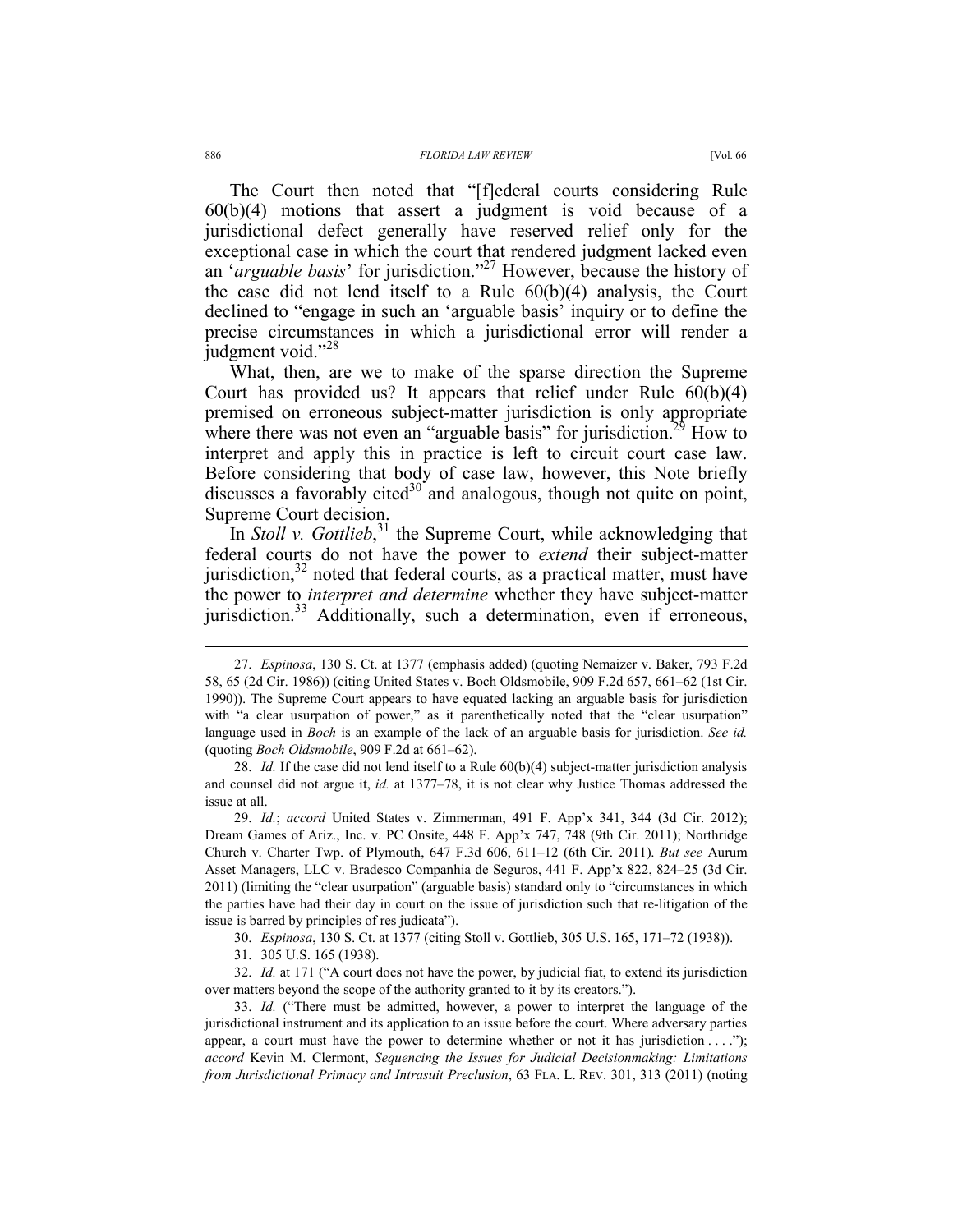will be binding, unless the error is timely raised, because of the interest in finality.34 Although the context of the *Stoll* case was res judicata and not Rule  $60(b)(4)$ ,<sup>35</sup> the rules elucidated in that case are very similar to the rules used by courts in determining Rule  $60(b)(4)$  motions<sup>36</sup> in their apparent disregard of subject-matter jurisdiction. In fact, many courts, including the Supreme Court, have recognized the similarities between the two. $37$ 

# B. *The Federal Courts of Appeals Mind the Gaps*

With the Supreme Court having failed to comprehensively lay down the standard for Rule 60(b)(4)—or even perform an analysis under  $60(b)(4)^{38}$ —we are left to consider the case law laid down by the United States courts of appeals. Although there is a great deal of agreement between the circuits on the proper standard, there are still some significant differences.

 35. *Id.* at 170–71. A few more facts, though not necessary, may make the context of the Court's statements clearer. The case began when a guarantor of a corporation in bankruptcy had his guaranty discharged under a plan confirmed, *id.* at 168, by the district court (this being before the establishment of the Bankruptcy Courts), Bankruptcy Reform Act of 1978, Pub. L. No. 95-598, sec. 201(a), § 151, 92 Stat. 2549, 2657 (current version at 28 U.S.C. § 151 (2012)) (establishing the Bankruptcy Courts forty years after the *Stoll* decision). The creditor then began an action in state court to recover on the discharged guaranty, *Stoll*, 305 U.S. at 169, prevailed, and was affirmed by the state supreme court, *id.* at 170. On appeal from the state supreme court, the issue was whether the district court had subject-matter jurisdiction such that its order was res judicata upon the state courts (i.e., precluded the state courts from relitigating the same issue). *Id.* at 170–71. In deciding the case, the Supreme Court "express[ed] no opinion as to whether the District Court did or did not have jurisdiction of the subject matter," *id.* at 171 n.8, but instead stated why the district court's order was binding regardless of subject-matter jurisdiction, *id.* at 171–72. As this Note shows, the Supreme Court's analysis in *Stoll* is similar to the analysis the lower federal courts have engaged in for a Rule  $60(b)(4)$  motion attacking subject-matter jurisdiction.

36. *Compare supra* notes 31–34 and accompanying text, *with infra* Section I.B.

 37. *See, e.g.*, Ins. Corp. of Ir. v. Compagnie des Bauxites de Guinee, 456 U.S. 694, 702 n.9 (1982) (citing *Stoll*, 305 U.S. at 171–72) ("It has long been the rule that principles of res judicata apply to jurisdictional determinations—both subject matter and personal."); Picco v. Global Marine Drilling Co., 900 F.2d 846, 850 (5th Cir. 1990) (agreeing with a number of other circuits in extending the principles of *Stoll* as reiterated in *Chicot County Drainage District v. Baxter State Bank*, 308 U.S. 371, 376–77 (1940), to Rule 60(b)(4)); Lubben v. Selective Serv. Sys. Local Bd. No. 27, 453 F.2d 645, 649–50 (1st Cir. 1972) (citing, inter alia, *Stoll*, 305 U.S. at 171–72) (noting that the res judicata effect of a determination that there was jurisdiction protects a judgment from Rule 60(b)(4)).

38. *See supra* note 28 and accompanying text.

that the doctrine of jurisdiction-to-determine-jurisdiction may protect a judgment otherwise lacking subject-matter jurisdiction from attack).

 <sup>34.</sup> *See Stoll*, 305 U.S. at 172 ("An erroneous affirmative conclusion as to the jurisdiction does not in any proper sense enlarge the jurisdiction of the court until passed upon by the court of last resort, and even then the jurisdiction becomes enlarged only from the necessity of having a judicial determination of the jurisdiction over the subject matter.").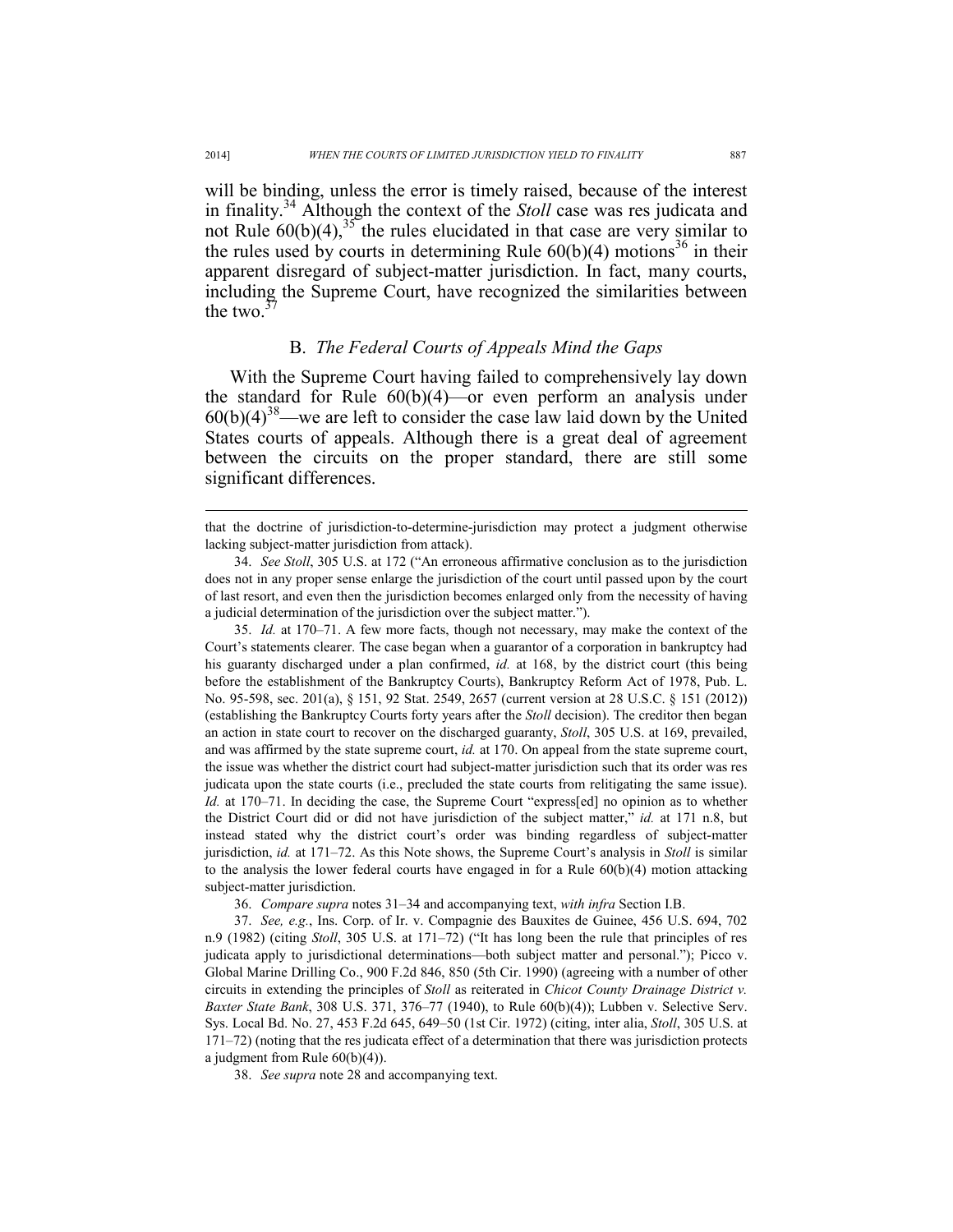The first significant difference is how the federal courts of appeals have articulated the definition of "void" when discussing subject-matter jurisdiction and Rule  $60(b)(4)$ . All the courts have said that a judgment is void if a "court lacked jurisdiction."39 This is complicated, however, because courts have jurisdiction to determine their own jurisdiction.<sup>40</sup> Thus, some courts say there must be a "plain usurpation of power, when a court wrongfully extends its jurisdiction beyond the scope of its authority";<sup>41</sup> others describe the requirement as a "'total want of jurisdiction' as distinguished from 'an error in the exercise of jurisdiction"; $^{42}$  or as when there is "no arguable basis on which [a court] could have rested a finding that it had jurisdiction"; $43$  or as a

 40. *See, e.g.*, United States v. United Mine Workers, 330 U.S. 258, 291 (1947) ("But even if the Circuit Court had no jurisdiction to entertain Johnson's petition, and if this court had no jurisdiction of the appeal, this court, and this court alone, could decide that such was the law. It and it alone necessarily had jurisdiction to decide whether the case was properly before it." (quoting United States v. Shipp, 203 U.S. 563, 573 (1906)) (internal quotation marks omitted)).

 41. *Kansas City S. Ry.*, 624 F.2d at 825; *see also* Cent. Vt. Pub. Serv. Corp. v. Herbert, 341 F.3d 186, 190 (2d Cir. 2003) (holding that "a judgment may be declared void for want of jurisdiction when the court 'plainly usurped jurisdiction'" (citations omitted)); Coal. of Black Leadership v. Cianci, 570 F.2d 12, 15 (1st Cir. 1978) (using the phrase "clear usurpation of power"); Ben Sager Chems. Int'l, Inc. v. E. Targosz & Co., 560 F.2d 805, 812 (7th Cir. 1977) ("A void judgment has been narrowly defined, therefore, to exist only where a court usurps power by rendering a judgment over matters beyond the scope of authority granted to it by its creators.").

 42. *Kansas City S. Ry.*, 624 F.2d at 825 (citations omitted) (quoting *Lubben*, 453 F.2d at 649) (noting also that this distinction derives from a court's jurisdiction to determine jurisdiction); *accord Cent. Vt. Pub. Serv.*, 341 F.3d at 190.

 43. *Cent. Vt. Pub. Serv.*, 341 F.3d at 190. The Supreme Court in *Espinosa* noted these first three phrasings as used by the lower courts. United Student Aid Funds, Inc. v. Espinosa, 130 S. Ct. 1367, 1377 (2010); *see also* United States v. Boch Oldsmobile, Inc., 909 F.2d 657, 661–62 (1st Cir. 1990) (using both "total want of jurisdiction" and "clear usurpation of power" language).

 <sup>39.</sup> *See* Hoult v. Hoult, 57 F.3d 1, 6 (1st Cir. 1995); *see also, e.g.*, Johnson v. Arden, 614 F.3d 785, 799 (8th Cir. 2010); Oldfield v. Pueblo De Bahia Lora, S.A., 558 F.3d 1210, 1218 & n.21 (11th Cir. 2009); Burrell v. Henderson, 434 F.3d 826, 831 (6th Cir. 2006); Grace v. Bank Leumi Trust Co. of N.Y., 443 F.3d 180, 193 (2d Cir. 2006); Sasson v. Sokoloff (*In re* Sasson), 424 F.3d 864, 876 (9th Cir. 2005); Wendt v. Leonard, 431 F.3d 410, 412 (4th Cir. 2005); Callon Petroleum Co. v. Frontier Ins. Co., 351 F.3d 204, 208 (5th Cir. 2003); Robinson Eng'g Co. Pension Plan & Trust v. George, 223 F.3d 445, 448 (7th Cir. 2000); V.T.A., Inc. v. Airco, Inc., 597 F.2d 220, 224–25 (10th Cir. 1979); Marshall v. Bd. of Educ., Bergenfield, N.J., 575 F.2d 417, 422 (3d Cir. 1978). *But see Wendt*, 431 F.3d at 413 (stating that "a lack of subject matter jurisdiction will not always render a final judgment 'void' [under Rule 60(b)(4)]" (alteration in original) (internal quotation marks omitted)); Gschwind v. Cessna Aircraft Co., 232 F.3d 1342, 1346 (10th Cir. 2000) ("A judgment *may* in some instances be void for lack of subject matter jurisdiction." (emphasis added)); Kansas City S. Ry. v. Great Lakes Carbon Corp., 624 F.2d 822, 825 (8th Cir. 1980) (en banc) ("Absence of subject matter jurisdiction *may*, in certain cases, render a judgment void."); *Lubben*, 453 F.2d at 649 (similar).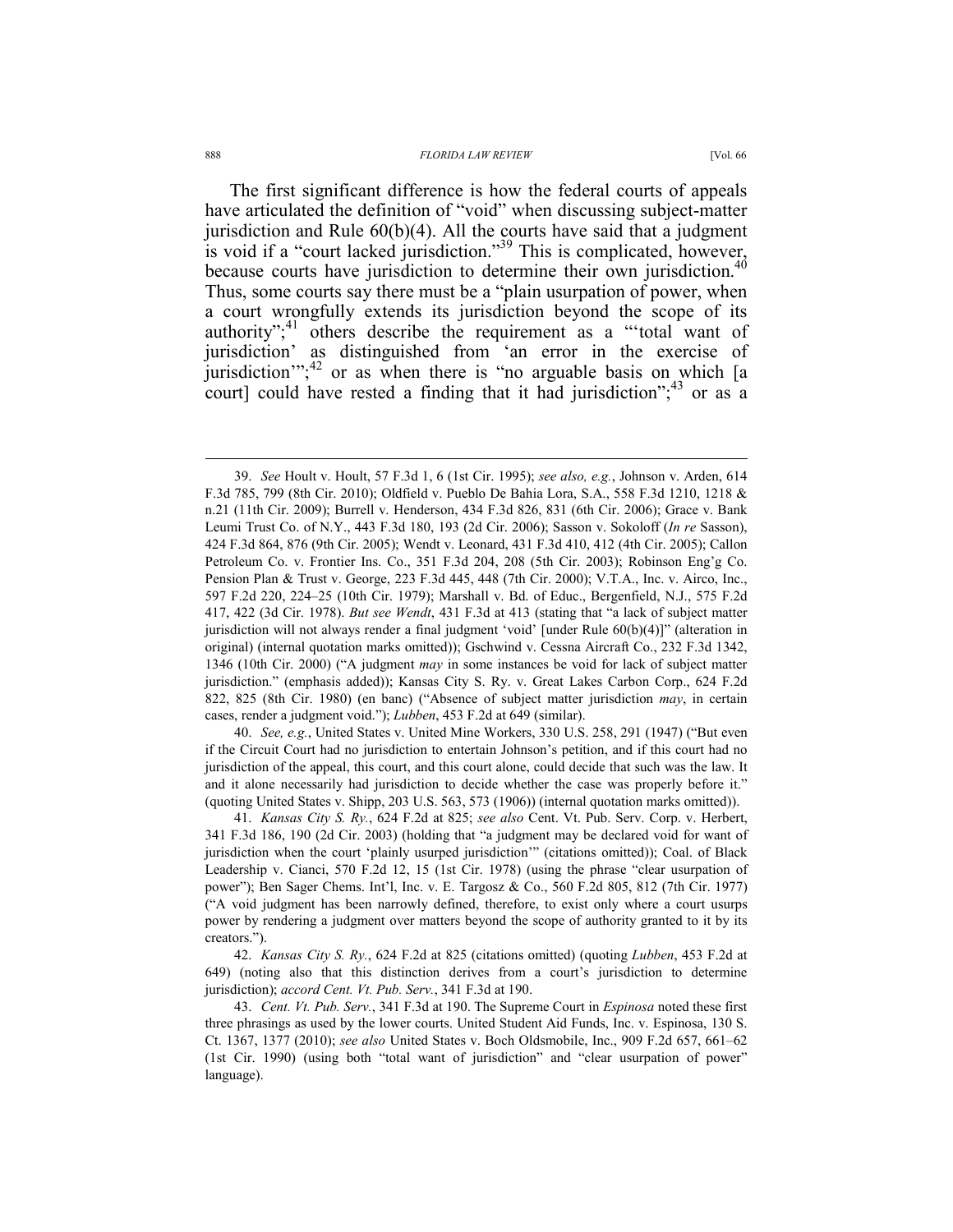situation where exercising jurisdiction was, simply, "egregious."<sup>44</sup>

"A judgment is not void simply because it is or may have been erroneous $13^{35}$ —i.e., wrongly decided on the merits—nor is a judgment void because the district court erroneously decided that the particular case at bar fell within the subject-matter jurisdiction of the court.<sup>46</sup> Rather, the particular error made must result in the district court having "usurped power by exercising jurisdiction over a *class* of cases beyond the scope of its authority."<sup>47</sup>

To prevent Rule  $60(b)(4)$  from expanding so as to threaten finality,<sup>48</sup> "the concept of void judgments is narrowly construed."<sup>49</sup> At least the Fourth Circuit has noted that narrow construction is also used lest litigants "use Rule 60(b)(4) to circumvent an appeal process they

 46. *See* Hunter v. Underwood, 362 F.3d 468, 476 (8th Cir. 2004) ("An error in interpreting jurisdiction or in assessing jurisdictional facts does not render the judgment a complete nullity or a plain usurpation of power for purposes of Rule 60(b)(4) . . . ."); Gschwind v. Cessna Aircraft Co., 232 F.3d 1342, 1346 (10th Cir. 2000) ("A court does not usurp power when it erroneously exercises jurisdiction."); *Lubben*, 453 F.2d at 649 ("While absence of subject matter jurisdiction may make a judgment void, such total want of jurisdiction must be distinguished from *an error in the exercise of jurisdiction*. A court has the power to determine its own jurisdiction, and an error in that determination will not render the judgment void." (emphasis added)). This appears to be an extension of the jurisdiction-to-determine-jurisdiction doctrine. *See* Stoll v. Gottlieb, 305 U.S. 165, 171–72 (1938).

 47. Ben Sager Chems. Int'l, Inc. v. E. Targosz & Co., 560 F.2d 805, 812 (7th Cir. 1977) (emphasis added); *see also* Page v. Schweiker, 786 F.2d 150, 159–60 (3d Cir. 1986) (Garth, J., concurring) (accepting as "hornbook law" that the proper standard is over a "class of cases"); *cf. Gschwind*, 232 F.3d at 1347 (acknowledging the "category of cases" approach, but deciding the case on other grounds).

 48. That is, if the concept of void judgments were construed broadly, then litigants would face greater uncertainty as to the "final" status of a final judgment.

 49. Days Inns Worldwide, Inc. v. Patel, 445 F.3d 899, 907 (6th Cir. 2006); Carter v. Fenner, 136 F.3d 1000, 1007 (5th Cir. 1998); *Hoult*, 57 F.3d at 6; Raymark Indus., Inc. v. Lai, 973 F.2d 1125, 1132 (3d Cir. 1992); *accord Wendt*, 431 F.3d at 412; *In re* Whitney-Forbes, Inc., 770 F.2d 692, 696 (7th Cir. 1985); Jones v. Giles, 741 F.2d 245, 248 (9th Cir. 1984); Kansas City S. Ry. v. Great Lakes Carbon Corp., 624 F.2d 822, 825 n.5 (8th Cir. 1980) (en banc) ("The concept of a void judgment is extremely limited . . . . Professor Moore indicates the concept is so narrowly restricted that, although seemingly incongruous, a federal court judgment is almost never void because of lack of federal subject matter jurisdiction." (citations omitted)); 7 JAMES WM. MOORE, MOORE'S FEDERAL PRACTICE ¶ 60.25[2] (2d ed. 1993) ("In the sound interest of finality, the concept of void judgment must be narrowly restricted. And it is.").

 <sup>44.</sup> *Wendt*, 431 F.3d at 413; United States v. Tittjung, 235 F.3d 330, 335 (7th Cir. 2000) (defining egregious as involving a "clear usurpation of judicial power").

 <sup>45.</sup> Hoult v. Hoult, 57 F.3d 1, 6 (1st Cir. 1995); *accord* N.Y. Life Ins. Co. v. Brown, 84 F.3d 137 (5th Cir. 1996); V.T.A., Inc. v. Airco, Inc., 597 F.2d 220, 224 (10th Cir. 1979); Marshall v. Bd. of Educ., Bergenfield, N.J., 575 F.2d 417, 422 (3d Cir. 1978); *cf.* Chicot Cnty. Drainage Dist. v. Baxter State Bank, 308 U.S. 371, 376 (1940) ("If the jurisdiction [is] not alleged in the proceedings, [the] judgments and decrees [of the federal district courts] are erroneous . . . . [b]ut they are not absolute nullities." (citations omitted)).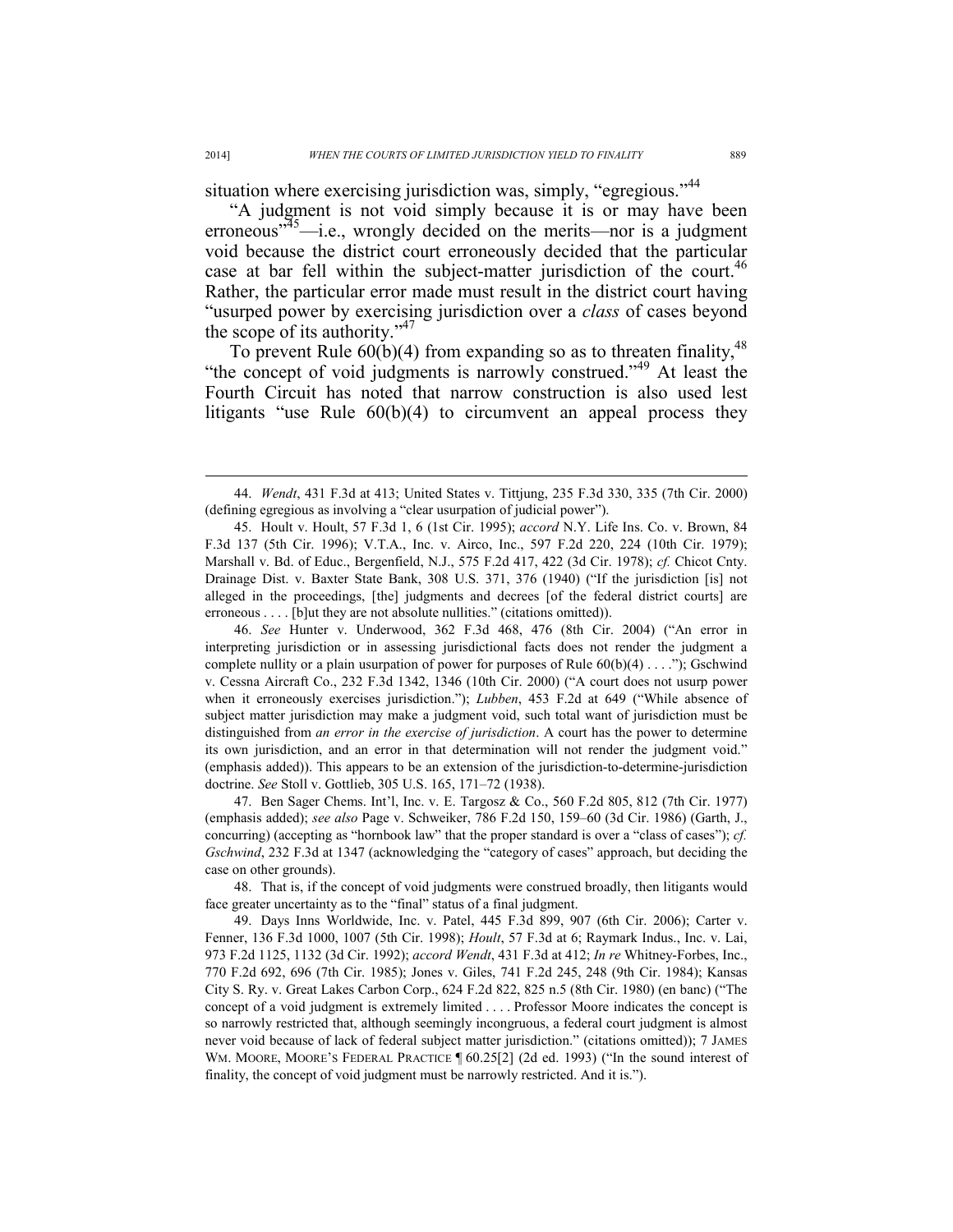elected not to follow."<sup>50</sup>

On the other hand, courts have stated that Rule  $60(b)^{51}$  "should be broadly construed to do substantial justice, yet final judgments should not be lightly reopened."<sup>52</sup> The language of some courts suggests there is an additional requirement that circumstances be "exceptional."<sup>53</sup>

Unlike other circuits, the Fifth Circuit has explicitly adopted a factor-balancing test when considering Rule 60(b)(4) relief. The factors are:

(1) final judgments should not be lightly disturbed; (2) a Rule 60(b) motion is not to be used as a substitute for appeal; (3) the rule should be liberally construed in order to achieve substantial justice; (4) whether the motion was filed within a reasonable time; (5) whether—if the judgment was a default or a dismissal in which there was no consideration of the merits—the interest in deciding cases on the merits outweighs, in the particular case, the interest in the finality of judgments, and there is merit in the movant's claim or defense; (6) whether—if the judgment was rendered after a trial on the merits—the

[T]he court may relieve a party or its legal representative from a final judgment, order, or proceeding for the following reasons:

(1) mistake, inadvertence, surprise, or excusable neglect;

(2) newly discovered evidence . . . ;

(3) fraud . . . , misrepresentation, or misconduct by an opposing party;

. . . .

(5) the judgment has been satisfied, released, or discharged; it is based on an earlier judgment that has been reversed or vacated; or applying it prospectively is no longer equitable; or

(6) any other reason that justifies relief.

FED. R. CIV. P. 60(b). It is thus not inconceivable that courts, in discussing Rule 60(b) generally, may have been overinclusive in their pronouncements and that such statements are *not* applicable to Rule 60(b)(4).

 52. Nemaizer v. Baker, 793 F.2d 58, 61 (2d Cir. 1986) (citations omitted) (internal quotation marks omitted); *see also* Griffin v. Swim-Tech Corp., 722 F.2d 677, 679–80 (11th Cir. 1984); Seven Elves, Inc. v. Eskenazi, 635 F.2d 396, 401 (5th Cir. 1981).

 53. *Nemaizer*, 793 F.2d at 61 ("Since 60(b) allows extraordinary judicial relief, it is invoked only upon a showing of exceptional circumstances."); *see also* Ben Sager Chems. Int'l v. E. Targosz & Co., 560 F.2d 805, 809 (7th Cir.1977); Hoffman v. Celebrezze, 405 F.2d 833, 835 (8th Cir. 1969); Rinieri v. News Syndicate Co., 385 F.2d 818, 822 (2d Cir. 1967).

 <sup>50.</sup> *Wendt*, 431 F.3d at 412; *see also supra* note 26 and accompanying text (noting that  $60(b)(4)$  is not an alternative to an appeal).

 <sup>51.</sup> As would be expected, Rule 60(b) encompasses Rule 60(b)(4) and thus statements by courts on the application of Rule 60(b) will usually be applicable in applying Rule 60(b)(4). *But see infra* text accompanying notes 130–31 (discussing how the timeliness requirement of Rule 60 applies differently to  $60(b)(4)$ ). However, while Rule  $60(b)(4)$  allows for relief from a void judgment, Rule 60(b) further provides: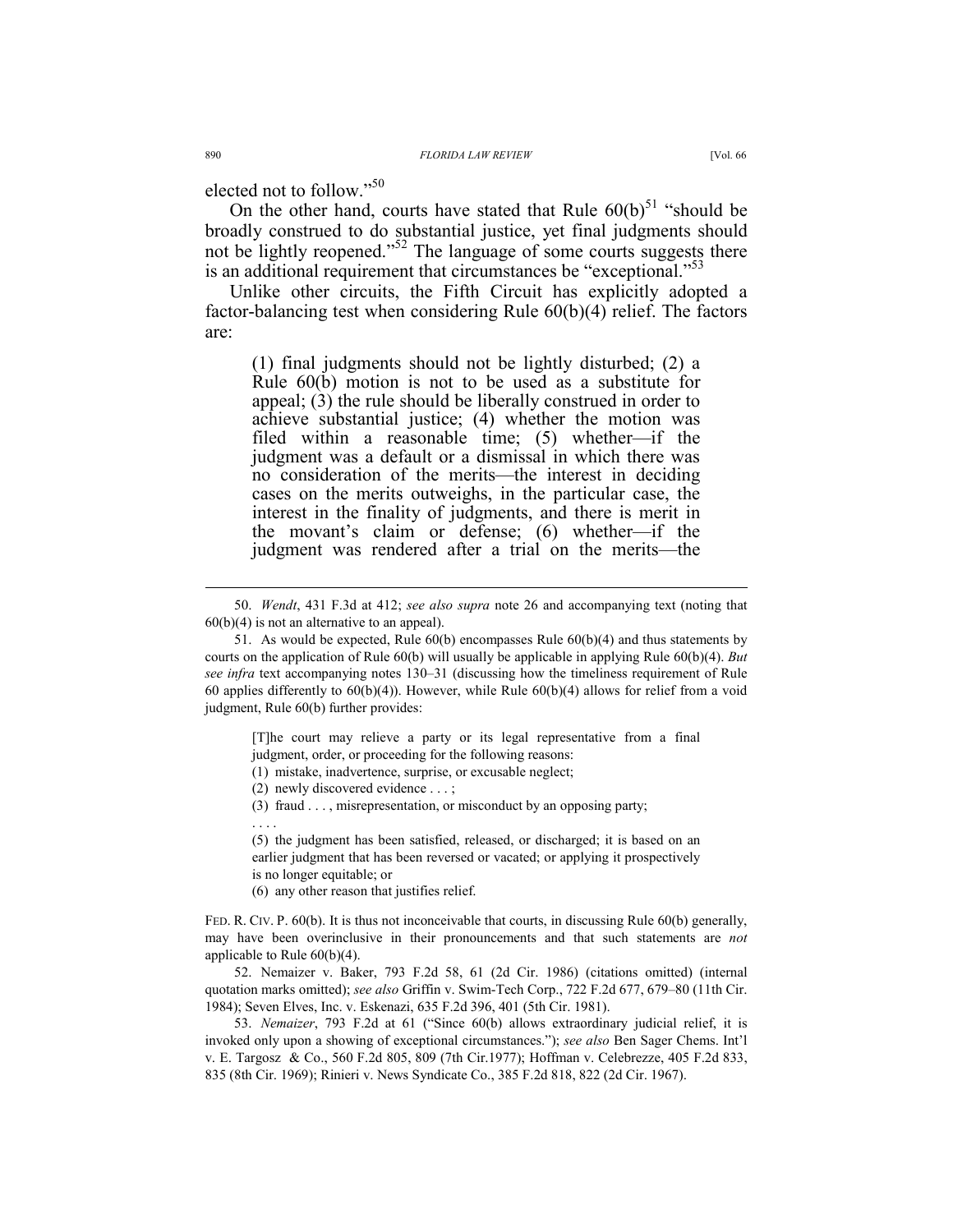movant had a fair opportunity to present his claim or defense; (7) whether there are intervening equities that would make it inequitable to grant relief; and (8) any other factors relevant to the justice of the judgment under attack.<sup>54</sup>

These factors "are to be considered in the light of . . . the principle of . . . finality."55 Although some of these factors overlap somewhat with the rules articulated in other jurisdictions,<sup>56</sup> other factors seem to be unique. $57$ 

On appellate review, the federal courts of appeals disagree as to the proper standard of review for reviewing an order granting or denying a Rule 60(b)(4) motion. Some courts have said that the motion is committed to the sound discretion of the trial court,<sup>58</sup> while most others

 $\overline{a}$ 

 57. *See, e.g.*, *Crutcher*, 746 F.2d at 1082 (describing the fifth enumerated factor as "whether—if the judgment was a default or a dismissal in which there was no consideration of the merits—the interest in deciding cases on the merits outweighs, in the particular case, the interest in the finality of judgments, and there is merit in the movant's claim or defense").

 58. Seven Elves, Inc. v. Eskenazi, 635 F.2d 396, 402 (5th Cir. 1981) ("Motions under Rule 60(b) are directed to the sound discretion of the district court, and its denial of relief upon such motion will be set aside on appeal only for abuse of that discretion."); *see also Nemaizer*, 793 F.2d at 61–62, 65 (noting generally the abuse of discretion standard is correct and deciding that relief under  $60(b)(4)$  was inappropriate because the district court's finding was "reasonable"). The statement in *Seven Elves* and other cases should be interpreted as an overstatement of the rule, or the statement of the general rule without mentioning the exception for  $60(b)(4)$ , and thus consistent with the circuits that review  $60(b)(4)$  determinations de novo. *See* Jackson v. FIE Corp., 302 F.3d 515, 521 (5th Cir. 2002) (noting that the proper standard is de novo, not abuse of discretion). On the other hand, *Nemaizer* clearly states that 60(b)(4) determinations are reviewed for an abuse of discretion. However, the Second Circuit may have an intracircuit split as it appears to have both moved away from and back towards *Nemaizer*. *Compare* Cent. Vt. Pub. Serv. Corp. v. Herbert, 341 F.3d 186, 189 (2d Cir. 2003) (noting the general rule for  $60(b)$  as abuse of discretion, but noting that  $60(b)(4)$  is reviewed de novo if "'there are no disputes over the subsidiary facts pertaining to [the] issue' of jurisdiction" (alteration in original) (quoting United States v. Forma, 42 F.3d 759, 762 (2d Cir. 1994))), *with*  Grace v. Bank Leumi Trust Co. of N.Y., 443 F.3d 180, 187 n.7 (2d Cir. 2006) (noting *Central Vermont* and attempting to distinguish it by limiting it to situations where district courts *refuse*  to find a judgment void). Under the literal language of *Grace* then, a granted Rule 60(b)(4) motion is reviewed for an abuse of discretion, while a denied Rule 60(b)(4) motion is reviewed de novo. This is most curious.

 <sup>54.</sup> Crutcher v. Aetna Life Ins. Co., 746 F.2d 1076, 1082 (5th Cir. 1984) (citing United States v. Gould, 301 F.2d 353, 355–56 (5th Cir. 1962)).

 <sup>55.</sup> *Id.*

 <sup>56.</sup> *Compare, e.g.*, *id.* (stating that "(1) final judgments should not be lightly disturbed [and]. . . (3) the rule should be liberally construed in order to achieve substantial justice"), *with Nemaizer*, 793 F.2d at 61 ("[Rule 60(b)] should be broadly construed to do substantial justice, yet final judgments should not be lightly reopened." (citations omitted) (internal quotation marks omitted)).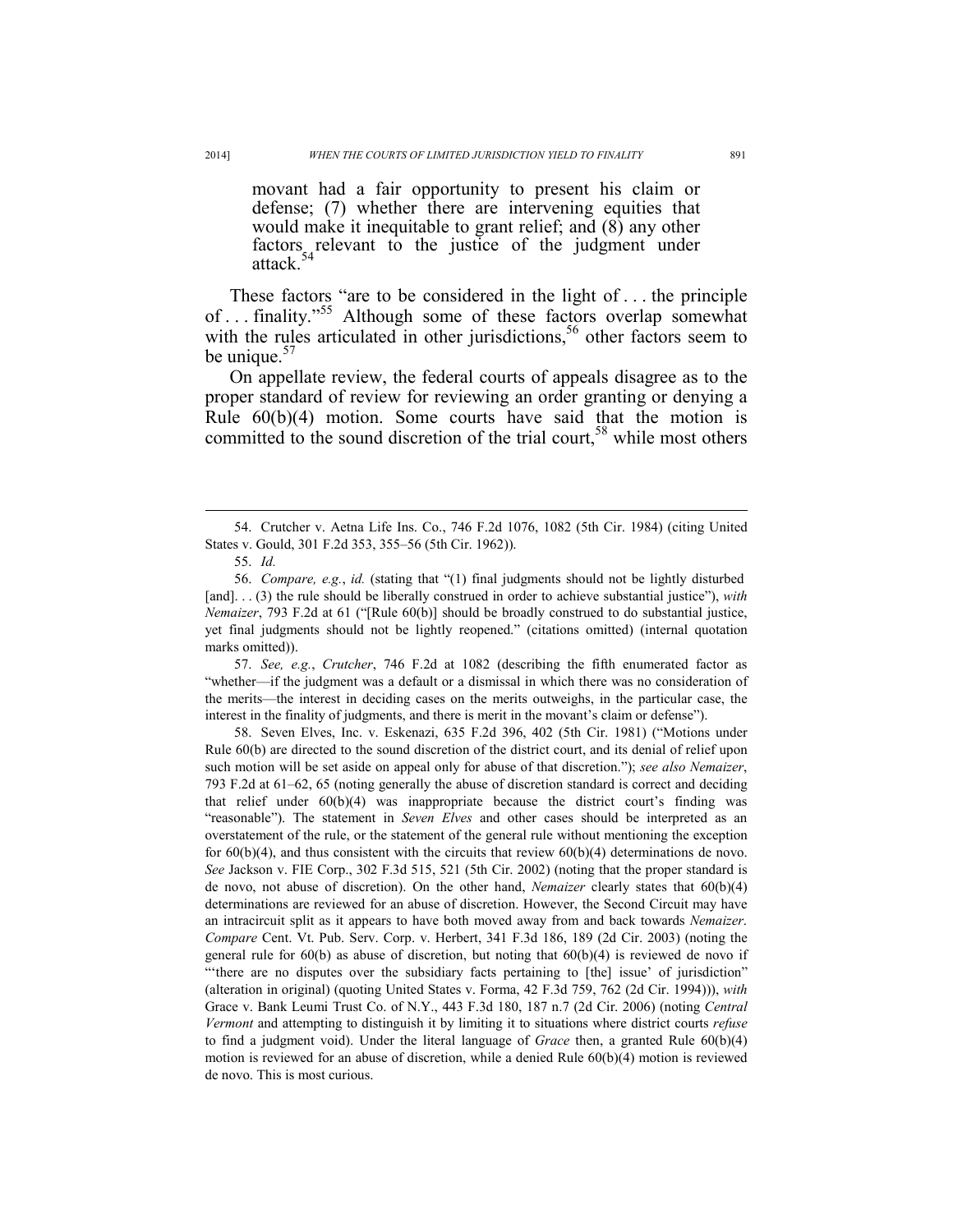say that it is reviewed de novo.<sup>59</sup> The Seventh Circuit, inter alia, has struck an odd theoretical stance, where a Rule 60(b)(4) motion—like other Rule 60(b) motions—is reviewed under an abuse of discretion standard, but "[i]f the underlying judgment is void, it is a per se abuse of discretion for a district court to deny a movant's motion to vacate the judgment under Rule  $60(b)(4)$ ."<sup>60</sup> Other Seventh Circuit opinions, however, have stuck with the simpler articulation (i.e., a de novo standard of review).<sup>61</sup> Other circuits have suggested that review of a motion under Rule 60(b)(4) is reviewed de novo, as opposed to a more forgiving standard, because even under the abuse of discretion standard used for the other Rule 60(b) motions, it would be a "*per se* abuse of discretion for a district court to deny a movant's motion to vacate the judgment" if the judgment is void for lack of jurisdiction.<sup>62</sup> It is unclear though whether this is because of the weighty policy issues that arise out of allowing a void judgment to stand or because judgments are "either void or . . not," $\frac{3}{3}$  and thus no discretion exists in deciding whether a judgment is void.

However, the apparent lack of deference to federal district courts by the courts of appeals is tempered by the rule, mentioned above, that a judgment is void only when a court lacks subject-matter jurisdiction over an entire category of cases, and not merely when the court erroneously decides that the case at bar falls within its subject-matter jurisdiction.<sup>64</sup> Finally, in those circuits where  $60(b)(4)$  determinations are reviewed de novo, if a district court determines that relief under  $60(b)(4)$  is appropriate, the district court *must* grant relief.<sup>65</sup>

# C. *Commentator Disagreement*

Although the appellate court cases seem to mostly agree on the standard and the general goals of Rule 60(b)(4), commentators on the standard for the rule—most prominently the federal practice treatises by the late James William Moore, and the late Charles Alan Wright and

 <sup>59.</sup> City of New York v. Mickalis Pawn Shop, LLC, 645 F.3d 114, 138 (2d Cir. 2011); Fafel v. Dipaola, 399 F.3d 403, 409–10 (1st Cir. 2005); *see* Chambers v. Armontrout, 16 F.3d 257, 260 (8th Cir. 1994) ("[R]elief from void judgments is not discretionary."); V.T.A., Inc. v. Airco, Inc., 597 F.2d 220, 224 n.8 (10th Cir. 1979) (noting that if a judgment is void, then a Rule 60(b)(4) motion must be granted).

 <sup>60.</sup> *E.g.*, Robinson Eng'g Co. Pension Plan & Trust v. George, 223 F.3d 445, 448 (7th Cir. 2000) (alteration in original) (internal quotation marks omitted).

 <sup>61.</sup> *E.g.*, United States v. Tittjung, 235 F.3d 330, 335 (7th Cir. 2000). Practically, there is probably no difference between the two articulations.

 <sup>62.</sup> *E.g.*, *Mickalis Pawn Shop*, 645 F.3d at 138.

 <sup>63.</sup> *See id.*; *Cent. Vt. Pub. Serv.*, 341 F.3d at 189; Recreational Props., Inc. v. Sw. Mortg. Serv. Corp., 804 F.2d 311, 314 (5th Cir. 1986).

 <sup>64.</sup> *See supra* note 46–47 and accompanying text.

 <sup>65.</sup> *See supra* notes 59 and accompanying text.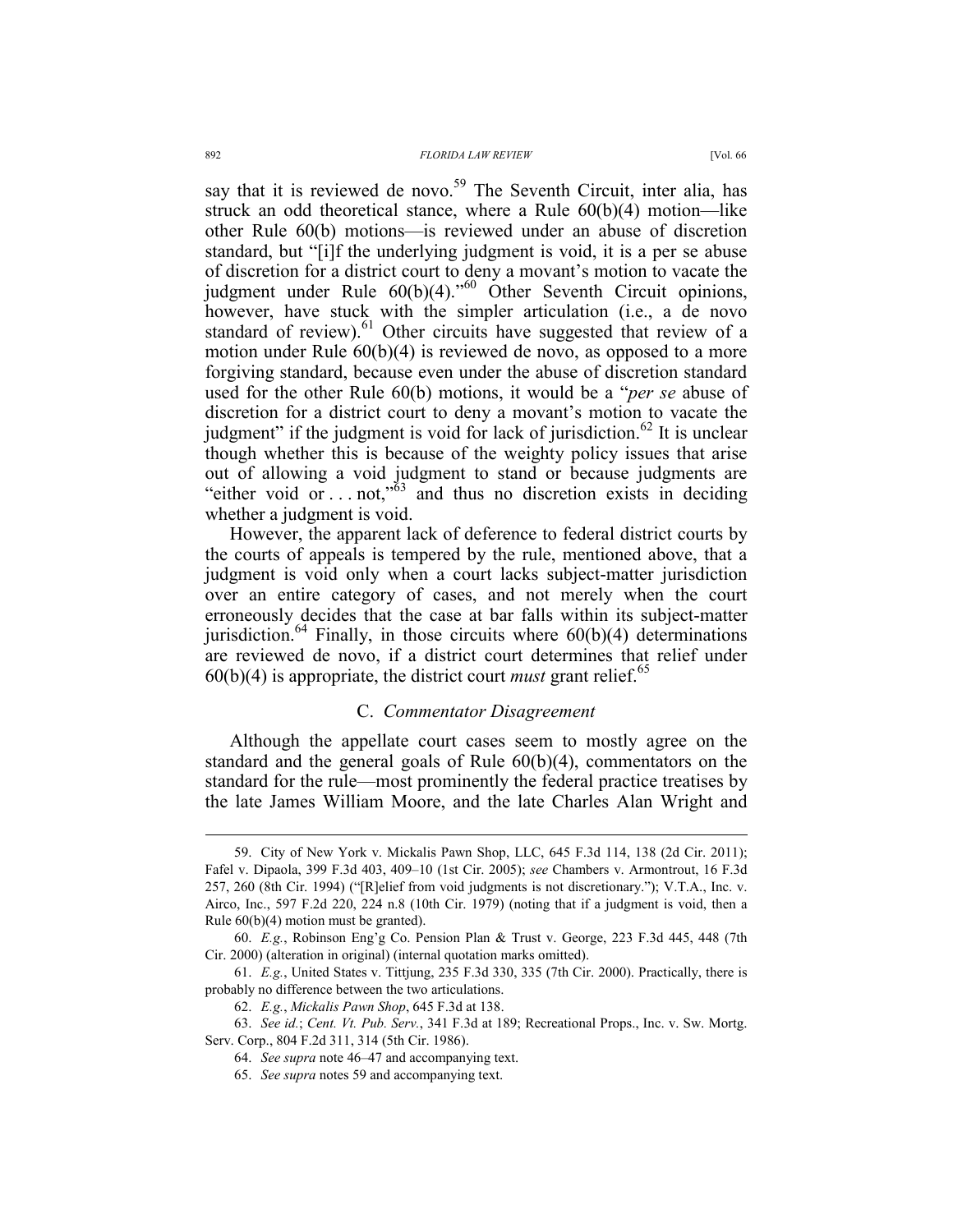Arthur R. Miller<sup>66</sup>—disagree on its application. On the one hand, in Moore's treatise, the commentators argue that dictum in the *Espinosa*  case $^{67}$  strongly suggests that the "category of cases" approach—that is, relief is available under  $60(b)(4)$  only if the district court "exercis[ed] jurisdiction over a class of cases beyond the scope of its authority $68 - i$ s the proper one.<sup>69</sup> However, the commentators' reading of that dictum<sup>70</sup> is by no means clear and is not the only possible reading: alternatively, the dictum could be understood as merely refusing to decide an issue inadequately presented to the Court. Of course, that passage remains dictum, although the Court's earlier emphasis on applying 60(b)(4) only to "a *certain type* of jurisdictional error"<sup>71</sup> is consistent with the category of cases approach.

On the other hand, the Wright and Miller treatise makes no mention of the "category of cases" approach<sup>72</sup> or the similar "class of cases" used by an earlier edition of Moore's.<sup>73</sup> Rather, the Wright and Miller treatise notes only in passing that the standard is more onerous under Rule  $60(b)(4)$ .<sup>74</sup> The treatise seems to suggest that a Rule  $60(b)(4)$ motion on subject-matter jurisdiction would be granted only if the movant was absent from the litigation and the court did not explicitly

70. In full, the dictum reads:

This case presents no occasion to engage in such an "arguable basis" inquiry or to define the precise circumstances in which a jurisdictional error will render a judgment void because [the movant] does not argue that the Bankruptcy Court's error was jurisdictional. Such an argument would fail in any event. First,  $\S 523(a)(8)$ 's statutory requirement that a bankruptcy court find undue hardship before discharging a student loan debt is a precondition to obtaining a discharge order, not a limitation on the bankruptcy court's jurisdiction. Second, the requirement that a bankruptcy court make this finding in an adversary proceeding derives from the Bankruptcy Rules, which are "procedural rules adopted by the Court for the orderly transaction of its business" that are "not jurisdictional."

#### *Espinosa*, 130 S. Ct. at 1377–78 (citations omitted).

 71. *Id.* at 1377 (emphasis added). To the extent that the Court's language is ambiguous, it should be emphasized that the "certain type of jurisdictional error" refers to "void," not Rule 60(b)(4).

- 72. *See* 11 WRIGHT ET AL., *supra* note 66, § 2862.
- 73. 7 MOORE ET AL., *supra* note 49, ¶ 60.25[2].
- 74. *See* 11 WRIGHT ET AL., *supra* note 66, § 2862.

 <sup>66. 12</sup> MOORE ET AL., *supra* note 16, § 60.44[2]; 11 CHARLES ALAN WRIGHT ET AL., FEDERAL PRACTICE AND PROCEDURE § 2862 (3d ed. 2012).

 <sup>67.</sup> *See* United Student Aid Funds, Inc. v. Espinosa, 130 S. Ct. 1367, 1377–78 (2010).

 <sup>68.</sup> *Supra* note 47 and accompanying text.

 <sup>69. 12</sup> JAMES WM. MOORE ET AL., MOORE'S FEDERAL PRACTICE § 60.44[2][a] & n.13.2 (3d ed. 2014) (LexisNexis).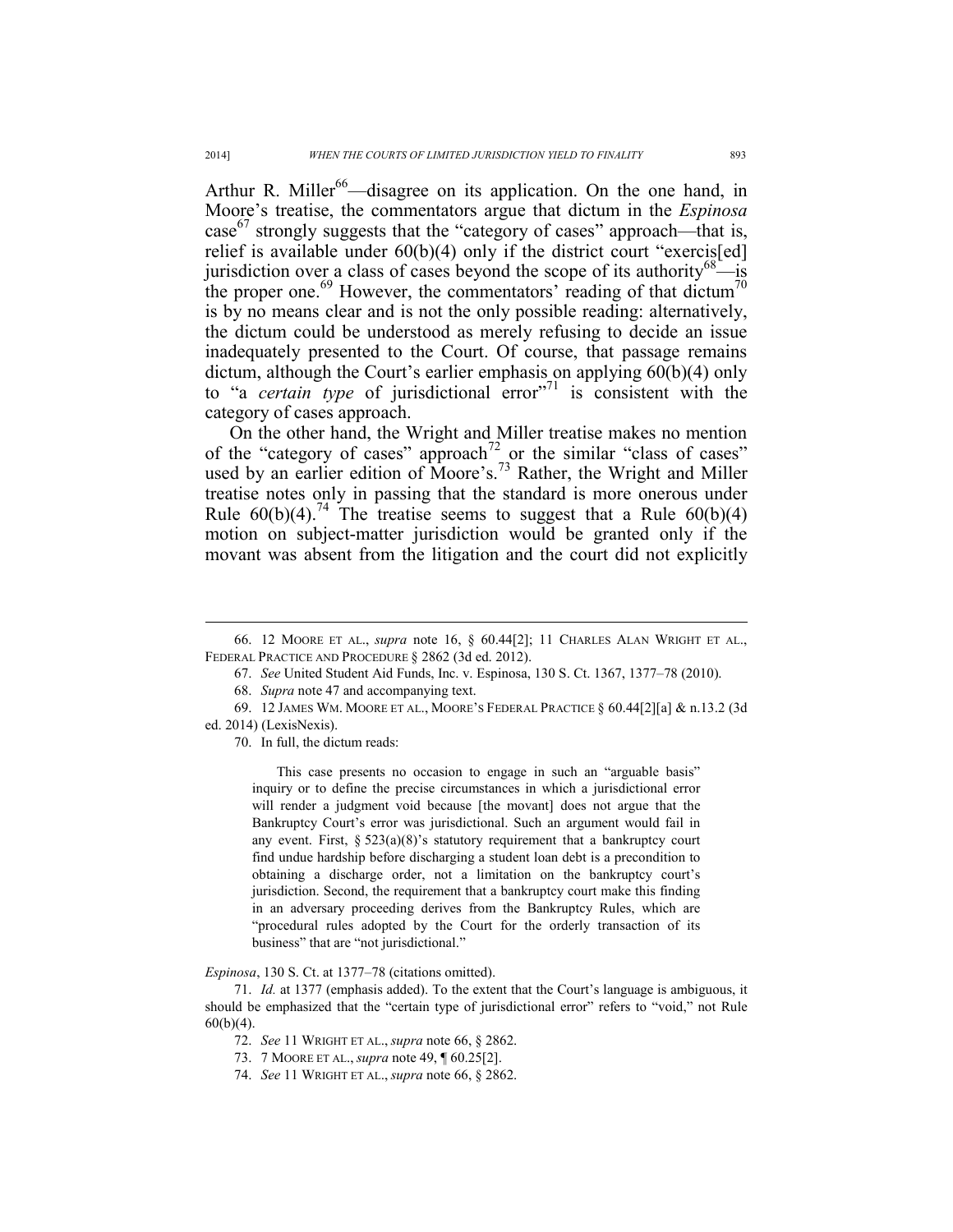find that it had subject-matter jurisdiction over the absent movant.<sup>75</sup> Thus, the treatise implies that only a small portion of the set of cases lacking subject-matter jurisdiction qualify for relief under Rule  $60(b)(4)$ .

# II. THE ORDINARY STANDARDS REGARDING SUBJECT-MATTER JURISDICTION

While Rule 60(b)(4) is one way to challenge subject-matter jurisdiction, it is not the most common way. Rather, it is far more common for a litigant to challenge subject-matter jurisdiction during the litigation under Rule  $12(b)(1)$ .<sup>76</sup> Section A of this Part provides a brief review of Rule 12(b)(1) before turning to compare Rules 12(b)(1) and 60(b)(4) in Section B. Section C briefly addresses the tangential question of whether  $60(b)(4)$  is unconstitutional.

# A. *Rule 12(b)(1) and Subject-Matter Jurisdiction Generally*

 "Subject-matter jurisdiction . . . refers to a tribunal's power to hear a case,"<sup>77</sup> specifically "the extent to which a court can rule on the conduct of persons or the status of things."78 Although the primordial source of subject-matter jurisdiction for the federal courts is the Constitution itself,<sup>79</sup> that portion of the Constitution is not self-executing, and

 77. Morrison v. Nat'l Austl. Bank Ltd., 130 S. Ct. 2869, 2877 (2010) (citations omitted) (internal quotation marks omitted).

 78. Carlsbad Tech., Inc. v. HIF Bio, Inc., 556 U.S. 635, 639 (2009) (quoting BLACK'S LAW DICTIONARY 870 (8th ed. 2004)) (internal quotation marks omitted).

79. The Constitution provides that:

 <sup>75.</sup> *Id.* ("By the same token, a court's determination that it has jurisdiction of the subject matter is binding on that issue, if the jurisdictional question actually was litigated and decided, or if a party had an opportunity to contest subject-matter jurisdiction and failed to do so." (footnotes omitted)).

 <sup>76.</sup> Other rules in the Federal Rules of Civil Procedure, *e.g.*, FED. R. CIV. P. 12(c), may also be used to challenge subject-matter jurisdiction depending on the procedural posture of the litigation at the time of the motion. *See* 5B WRIGHT ET AL., *supra* note 66, § 1350. However, in practice, it is likely that judges are unconcerned about the form of a motion attacking subjectmatter jurisdiction, and more concerned about its substance. *See, e.g.*, *id.* (characterizing courts' treatment of a Rule 56 motion challenging subject-matter jurisdiction, technically incorrect, "as a 'suggestion' [to the court] of lack of subject matter jurisdiction" as the "more fruitful approach"). Further, the standard regarding subject-matter jurisdiction—e.g., is there diversity of citizenship?—remains the same regardless of under which rule a motion attacking subjectmatter jurisdiction is made. Accordingly, this Note does not address any other rules under which motions attacking subject-matter jurisdiction may be made during litigation.

The judicial Power shall extend to all Cases, in Law and Equity, arising under this Constitution, the Laws of the United States, and Treaties made, or which shall be made, under their authority;—to all Cases affecting Ambassadors, other public Ministers and Consuls;—to all Cases of admiralty and maritime Jurisdiction;—to Controversies to which the United States shall be a Party;—to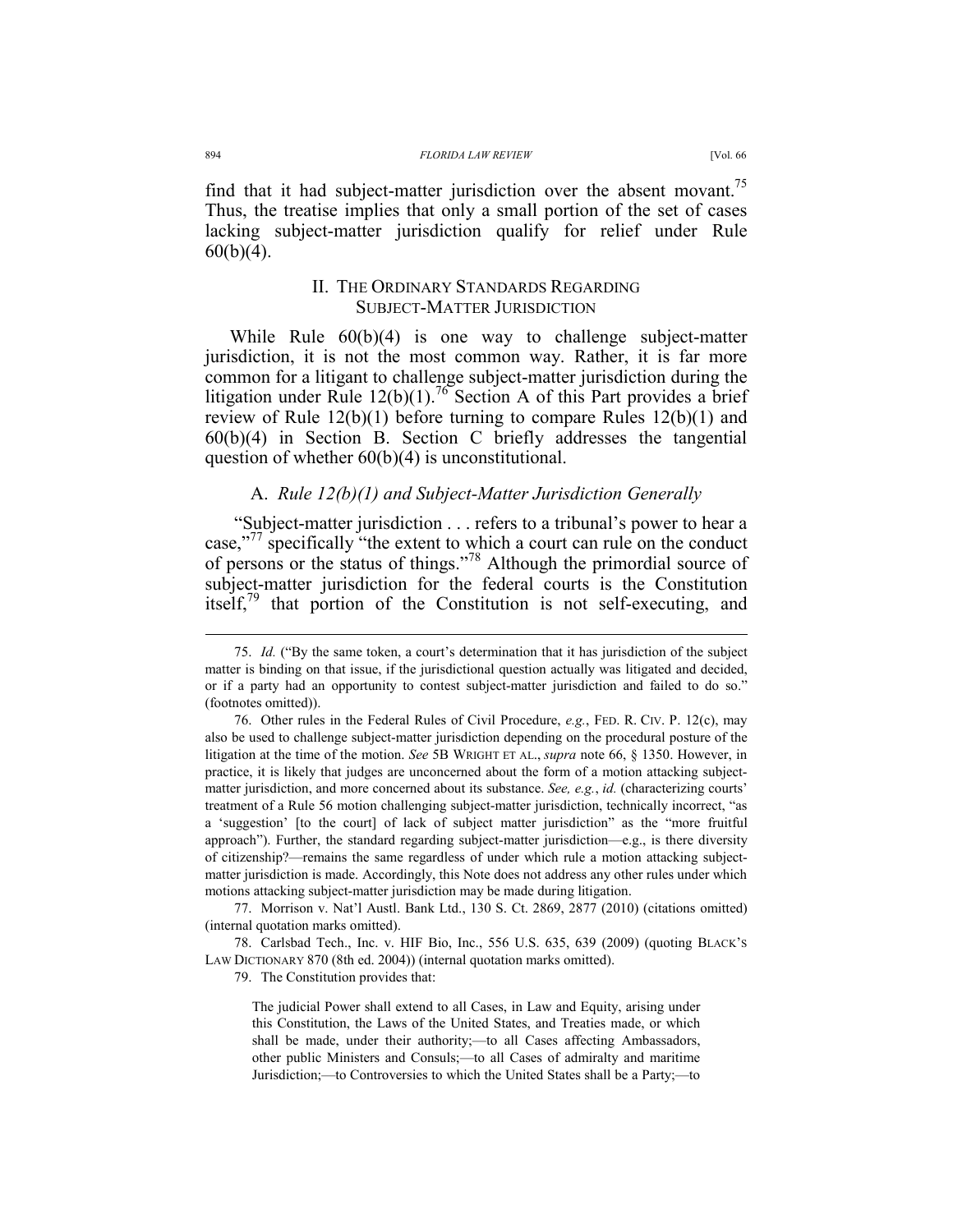Congress must make an affirmative grant of jurisdiction to the federal courts.80 Subject-matter jurisdiction is most commonly dealt with in the federal courts through a Rule  $12(b)(1)$  motion,<sup>81</sup> but courts have been liberal in construing other motions as raising issues of subject-matter jurisdiction.<sup>82</sup>

As courts of limited jurisdiction,<sup>83</sup> the federal courts are *required* to police their own jurisdiction<sup>84</sup>: to make a decision without jurisdiction is *unconstitutional*. 85 Accordingly, subject-matter jurisdiction is often said

 80. *E.g.*, Hertz Corp. v. Friend, 130 S. Ct. 1181, 1187–88 (2010) ("This language, however, does not automatically confer diversity jurisdiction upon the federal courts. Rather, it authorizes Congress to do so and, in doing so, to determine the scope of the federal courts' jurisdiction within constitutional limits."). Arguably, however, Article III, Section 2, clause 2 of the Constitution—which grants original jurisdiction and appellate jurisdiction to the Supreme Court—is self-executing, though the Court has not explicitly addressed the question. *See* ERWIN CHEMERINSKY, FEDERAL JURISDICTION 666–67 (5th ed. 2007).

 81. *See* Valentin v. Hosp. Bella Vista, 254 F.3d 358, 362 (1st Cir. 2001) ("The proper vehicle for challenging a court's subject-matter jurisdiction is Federal Rule of Civil Procedure  $12(b)(1)$ .").

 82. 5B WRIGHT ET AL., *supra* note 66, § 1350 (noting that the defense of lack of subjectmatter jurisdiction has been successfully presented under Rules  $12(c)$  and  $12(f)$ , in the answer or "in the form of a suggestion to the court prior to final judgment").

 83. Nw. Airlines, Inc. v. Transp. Workers Union, 451 U.S. 77, 95 (1981) ("[F]ederal courts, unlike their state counterparts, are courts of limited jurisdiction that have not been vested with open-ended lawmaking powers.").

 84. Ruhrgas AG v. Marathon Oil Co., 526 U.S. 574, 583 (1999) ("[S]ubject-matter delineations must be policed by the courts on their own initiative even at the highest level."). Or, as one district court colorfully put it, courts "must always be suspicious of [their] subject-matter jurisdiction." Martin v. Wal-Mart Stores, Inc., 709 F. Supp. 2d 345, 346 (D.N.J. 2010). Also, because federal judges take an oath to uphold the Constitution—U.S. CONST. art. VI, cl. 3; *see also* 28 U.S.C. § 453 (2012) (setting forth the actual oath to be taken)—they are seriously concerned with not exercising their powers where the courts lack subject-matter jurisdiction.

 85. *Martin*, 709 F. Supp. 2d at 346 (quoting 13 CHARLES ALAN WRIGHT ET AL., FEDERAL PRACTICE AND PROCEDURE § 3522 (3d ed. 2010) (Westlaw)) ("A federal court's entertaining a case that is not within its subject-matter jurisdiction is no mere technical violation; it is nothing less than an unconstitutional usurpation of state judicial power."); F. Elliotte Quinn IV, *A Real Class Act: The Class Action Fairness Act of 2005's Amount in Controversy Requirement, Removal, and the Preponderance of the Evidence Standard*, 78 DEF. COUNS. J. 85, 96 (2011) ("If a federal court exercises jurisdiction beyond the bounds of federal jurisdiction, the court is intruding on state jurisdiction, and thus state sovereignty." (footnote omitted)); *cf.* Steel Co. v. Citizens for a Better Env't, 523 U.S. 83, 93–95 (1998) (rejecting the doctrine of hypothetical jurisdiction, which allowed a court to decide the merits of a case before deciding whether it had jurisdiction over it).

Controversies between two or more States;—between a State and Citizens of another state;—between Citizens of different States;—between citizens of the same State claiming Lands under Grants of different States, and between a State, or the Citizens thereof, and foreign States, Citizens or Subjects.

U.S. CONST. art. III, § 2.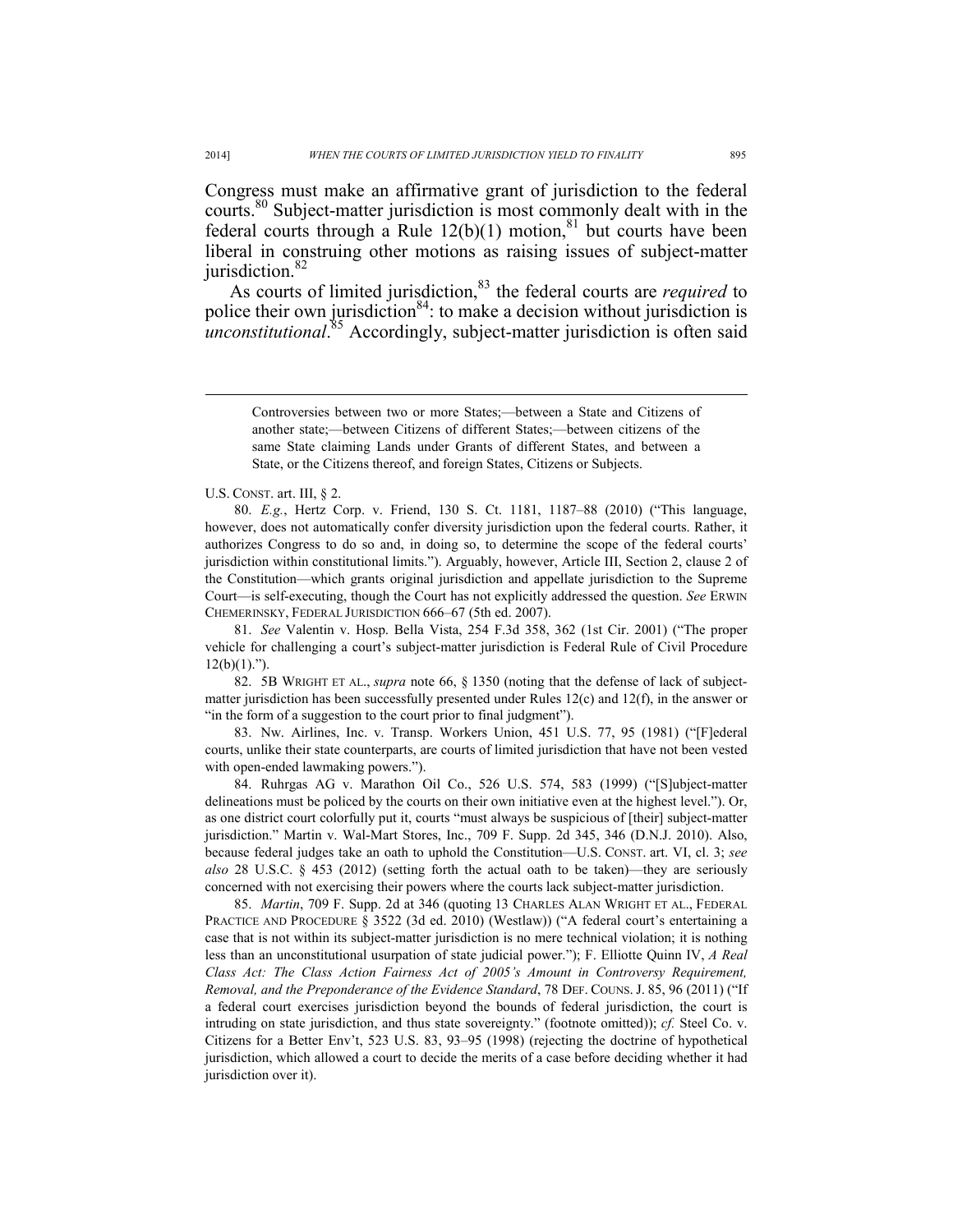courts and the appellate courts<sup>87</sup>—may be raised for the first time on appeal, $88$  unlike many other arguments. $89$  It may even be raised by the party seeking to invoke federal jurisdiction—who has the burden of overcoming the presumption that there is no subject-matter jurisdiction<sup>90</sup>—on appeal after losing in the trial court!<sup>91</sup>

Having considered the general statements raised by parties in a 12(b)(1) motion, the court may look beyond the pleadings to determine whether subject-matter jurisdiction exists in the case.<sup>92</sup> As noted above, the burden of proof of subject-matter jurisdiction is upon the party

 89. *E.g.*, FED. R. CIV. P. 12(h)(1) (noting ways in which a party can waive defenses listed in Rule 12(b)(2)–(5)); Walker v. Jones, 10 F.3d 1569, 1572 (11th Cir. 1994) ("[A]n issue not raised in the district court and raised for the first time in an appeal will not be considered by this court." (quoting Depree v. Thomas, 946 F.2d 784, 793 (11th Cir. 1991))); Moses H. Cone Mem'l Hosp. v. Mercury Constr. Corp., 460 U.S. 1, 29 (1983) ("Ordinarily, we would not expect the Court of Appeals to pass on issues not decided in the District Court.").

 90. Kokkonen v. Guardian Life Ins. Co. of Am., 511 U.S. 375, 377 (1994) ("It is to be presumed that a cause lies outside this limited jurisdiction, and the burden of establishing the contrary rests upon the party asserting jurisdiction." (citation omitted)).

 91. Thus, this would allow the party a "retrial" in another court. *E.g.*, Capron v. Van Noorden, 6 U.S. (2 Cranch) 126, 126–27 (1804); Am. Fire & Cas. Co. v. Finn, 341 U.S. 6, 7, 18–19 (1951).

 92. Indianapolis v. Chase Nat'l Bank, 314 U.S. 63, 69 (1941); *see also* Arbaugh v. Y & H Corp., 546 U.S. 500, 514 (2006) (noting that a trial judge "may be authorized to review the evidence and resolve the dispute on her own" unless the jurisdictional fact is also an element of the claim and thus left to the fact-finding jury); Valentin v. Hosp. Bella Vista, 254 F.3d 358, 363 (1st Cir. 2001) ("In conducting this inquiry, the court enjoys broad authority to order discovery, consider extrinsic evidence, and hold evidentiary hearings in order to determine its own jurisdiction."). Of course, this assumes that the challenge to subject-matter jurisdiction is "factual"—the movant is attacking the "accuracy (rather than the sufficiency) of the jurisdictional facts asserted by the plaintiff and proffering materials of evidentiary quality in support of that position," *id.* at 363—rather than "facial"—attacking whether the non-movant has sufficiently pleaded jurisdictional facts to establish subject-matter jurisdiction, *see id.* Determining whether the plaintiff's complaint is sufficient to establish subject-matter jurisdiction has become much more difficult in recent years due to the Supreme Court's decisions in *Bell Atlantic Corp. v. Twombly* and *Ashcroft v. Iqbal*. *Twombly*, 550 U.S. 544, 554– 55 (2007) (raising the pleading standard in antitrust cases); *Iqbal*, 129 S. Ct. 1937, 1949 (2009) (extending *Twombly*'s heightened pleading standard to all federal cases).

 <sup>86.</sup> Gonzalez v. Thaler, 132 S. Ct. 641, 648 (2012); *Ruhrgas*, 526 U.S. at 583; *see also* FED. R. CIV. P. 12(h)(3) (providing that lack of subject-matter jurisdiction may be raised "at any time").

 <sup>87.</sup> *Steel Co.*, 523 U.S. at 95 ("[E]very federal appellate court has a special obligation to satisfy itself not only of its own jurisdiction but also that of the lower courts in a cause under review . . . ." (first alteration in original) (internal quotation marks omitted)).

 <sup>88.</sup> Kontrick v. Ryan, 540 U.S. 443, 455 (2004) ("A litigant generally may raise a court's lack of subject-matter jurisdiction at any time in the same civil action, even initially at the highest appellate instance.").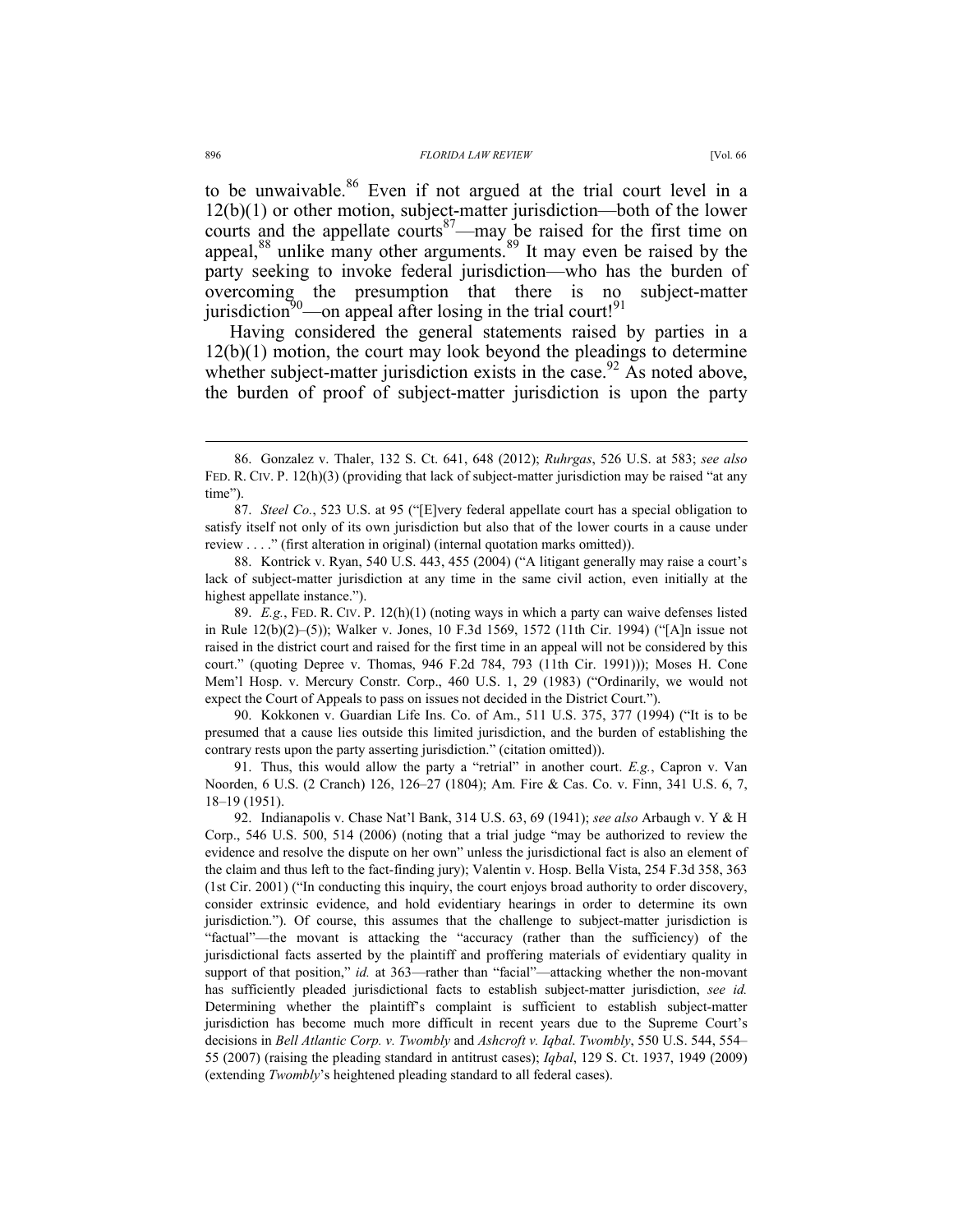asserting jurisdiction. $93$  If the court determines subject-matter jurisdiction does not exist, "the court *must* dismiss the complaint in its entirety."<sup>94</sup> On appellate review, a  $12(b)(1)$  motion is reviewed de  $novo.<sup>95</sup>$ 

## B. *Comparison*

To begin, it is not entirely clear where the dividing line is between the normal standard for determining subject-matter jurisdiction during litigation and the onerous standard under Rule  $60(b)(4)$ .<sup>96</sup> One suggestion, made by Judge Posner, is that the dividing line is at the point where the case is complete, and the appeals are complete or exhausted, or the time for appeals has expired. $97$  But there appears to be no other commentary on the issue.

Although under the normal standard, subject-matter jurisdiction is said to be unwaivable and may be raised at any time,  $\frac{98}{98}$  this is not true for motions under Rule 60(b)(4). Although subject-matter jurisdiction is not strictly waived if the case is complete, and the appeals are complete or exhausted or the time for appeals has expired, it is effectively waived due to the onerous standard of Rule  $60(b)(4)$ .<sup>99</sup>

Under both standards, the court determines whether there is subjectmatter jurisdiction. However, while under the normal standard the court determines whether there is subject-matter jurisdiction in *that particular case*<sup>100</sup> under the onerous standard of  $60(b)(4)$ , the court's determination of subject-matter jurisdiction is general.<sup>101</sup> Thus, with a motion under Rule 60(b)(4), a court may determine that the court rendering judgment lacked subject-matter jurisdiction, but not so mistakenly that the judgment should be vacated.<sup>102</sup> Taking a number of

 $\overline{a}$ 

 96. For simplicity, the remainder of this Note refers to the standard of review for motions under Rule  $12(b)(1)$ , described in Section II.A, as the "normal standard" and the standard for reviewing motions under Rule 60(b)(4), described in Part I, as the "onerous standard."

97. *See In re* Edwards, 962 F.2d 641, 644 (7th Cir. 1992).

 98. *E.g.*, Gonzalez v. Thaler, 132 S. Ct. 641, 648 (2012); Ruhrgas AG v. Marathon Oil Co., 526 U.S. 574, 583–84 (1999).

99. *In re Edwards*, 962 F.2d at 644; *see supra* Part I.

100. *See supra* note 92 and accompanying text.

101. *See supra* notes 39–44, 46–47 and accompanying text.

 <sup>93.</sup> *See supra* note 90.

 <sup>94.</sup> *Arbaugh*, 546 U.S. at 514 (emphasis added).

 <sup>95.</sup> *E.g.*, New Orleans & Gulf Coast Ry. v. Barrois, 533 F.3d 321, 327 (5th Cir. 2008) ("We review a district court's determination of subject matter jurisdiction de novo."). However, if the determination of subject-matter jurisdiction is dependent on any factual findings by the court, the appellate court will review those factual findings for clear error. Aurecchione v. Schoolman Transp. Sys., Inc., 426 F.3d 635, 638 (2d Cir. 2005).

 <sup>102.</sup> By way of illustration, consider the facts of *Gschwind v. Cessna Aircraft Co.*, 232 F.3d 1342 (10th Cir. 2000). There, the plaintiff, a Belgian citizen, brought suit against defendants, citizens of Canada, Ohio, and Kansas. *Id*. at 1344. After having her case dismissed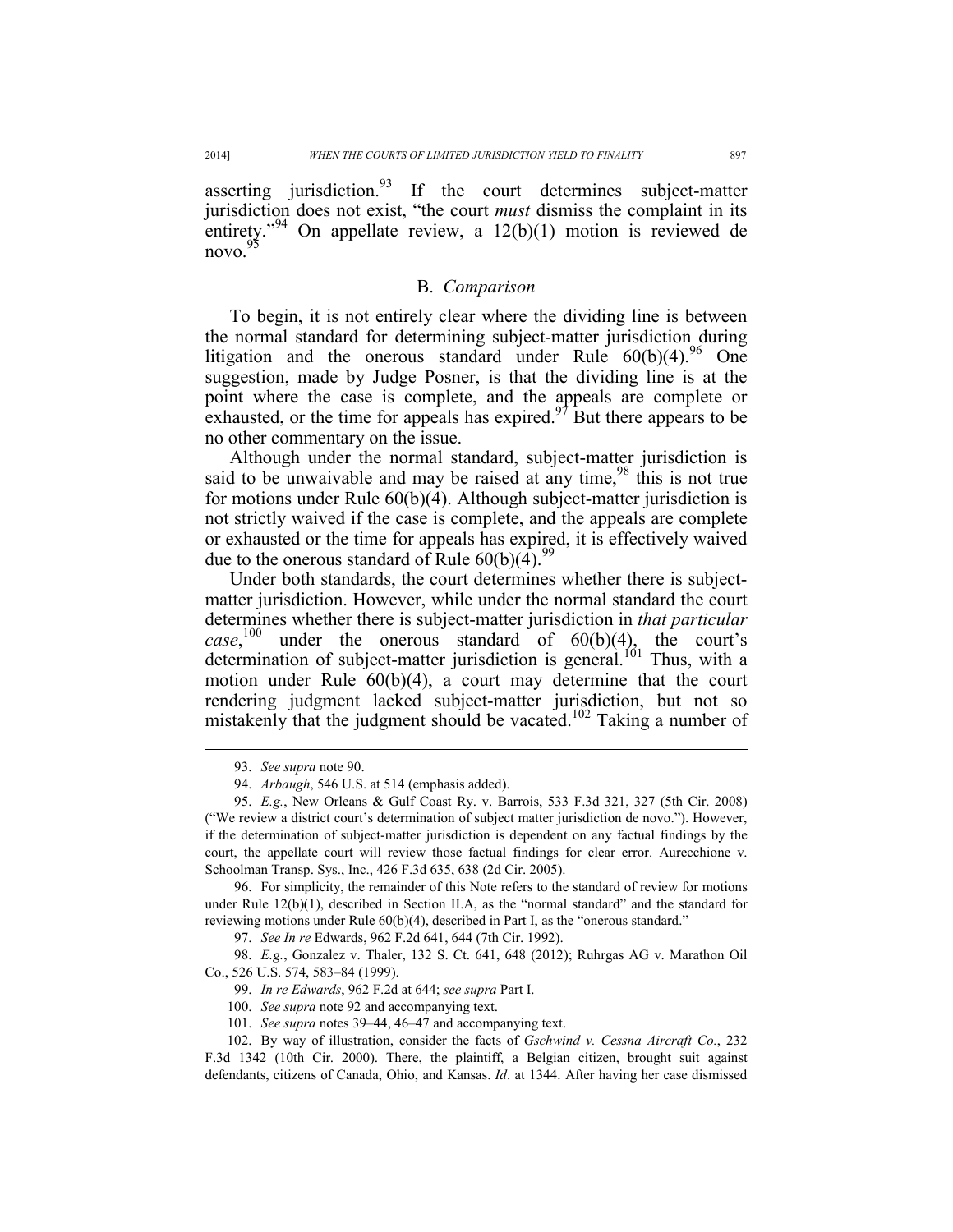statements by courts and commentators at face value, certain determinations under Rule  $60(b)(4)$  would appear to be unconstitutional.<sup>103</sup>

Under both standards, if the district court determines that granting the respective motion is appropriate, the district court must grant the motion.104 However, in the Second Circuit, it *may be* that—in addition to the discretion noted above—there is a second insulating level of discretion protecting judgments from attack under 60(b)(4). This is because the standard of appellate review in the Second Circuit may be abuse of discretion, and thus, a district court is not required to grant relief under 60(b)(4) even if it determines that relief would be appropriate.<sup>105</sup> However, the majority rule remains that relief is mandatory if relief is appropriate.<sup>106</sup>

On appeal, in most circuits, the circuit court reviews de novo a determination of subject-matter jurisdiction during litigation or after final judgment under Rule  $60(b)(4)$ .<sup>107</sup> However, as noted, it may be that the standard of appellate review for a 60(b)(4) motion in the Second Circuit is abuse of discretion,<sup>108</sup> while the standard of appellate review for a determination of subject-matter jurisdiction during litigation in the Second Circuit is de novo.<sup>109</sup>

108. *See supra* note 58.

on forum non conveniens grounds, the plaintiff brought a  $60(b)(4)$  motion to vacate the judgment dismissing her case, arguing that the district court did not have subject-matter jurisdiction (i.e., diversity jurisdiction) to enter such a judgment. *Id.* In affirming the district court's denial of the 60(b)(4) motion, the Tenth Circuit noted that the district court had erroneously interpreted the diversity jurisdiction statute to grant jurisdiction where there are foreign parties on both sides and a U.S. citizen on one side. *Id*. at 1346. However, the judgment was not accordingly void because the district court assumed jurisdiction under the diversity jurisdiction statute (albeit erroneously). *Id*.

 <sup>103.</sup> *See supra* note 85; *cf.* Evan Tsen Lee, *The Dubious Concept of Jurisdiction*, 54 HASTINGS L.J. 1613, 1619–20 (2003) (drawing attention to the apparent ability of courts to aggrandize their own power to issue valid judgments).

 <sup>104.</sup> *See supra* notes 59 & 94 and accompanying text.

 <sup>105.</sup> *See supra* note 58 (discussing a possible intracircuit split in the Second Circuit on the proper standard of appellate review). *Contra* Lee, *supra* note 103, at 1619 ("The case law clearly states that a federal court has no discretion to deny a motion for relief from a judgment unsupported by either personal or subject matter jurisdiction.").

 <sup>106.</sup> *See supra* notes 59 & 94 and accompanying text.

 <sup>107.</sup> *See supra* note 59 and accompanying text; *see also, e.g.*, Chaney v. Tenn. Valley Auth., 264 F.3d 1325, 1326 (11th Cir. 2001) ("We review *de novo* a district court's order granting a motion to dismiss for lack of subject matter jurisdiction . . . .").

 <sup>109.</sup> Aurecchione v. Schoolman Transp. Sys., Inc., 426 F.3d 635, 638 (2d Cir. 2005) ("Where a district court grants a defendant's Rule 12(b)(1) motion to dismiss, an appellate court will review the district court's factual findings for clear error and its legal conclusions *de novo*.").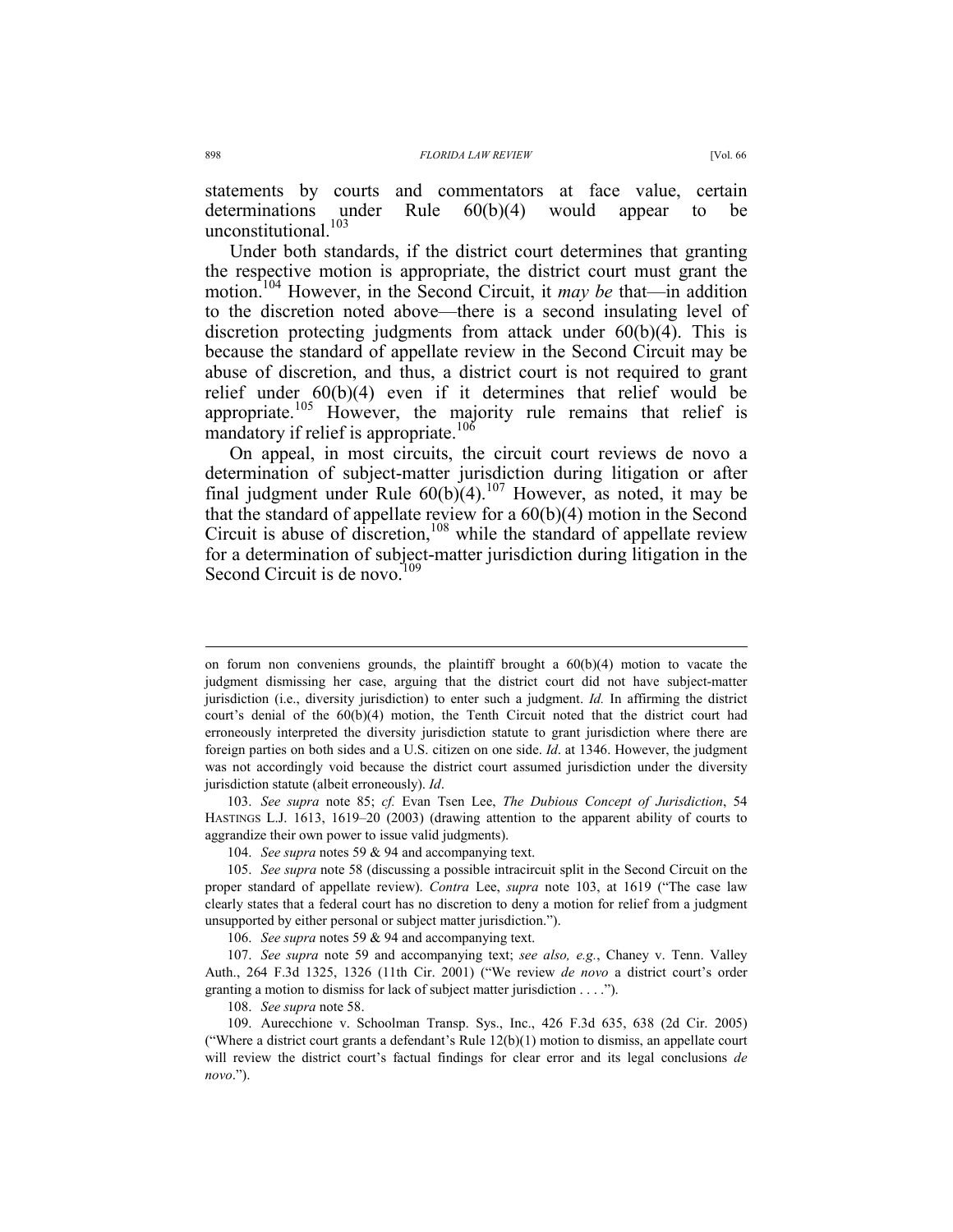### C. *The Constitutionality of Rule 60(b)(4)*

The concern then is that the standard of 60(b)(4) may allow federal courts to unconstitutionally exercise subject-matter jurisdiction not granted by Congress.<sup>110</sup> However, there is a counterargument that Congress implicitly approved allowing federal courts' limited jurisdiction to yield to the interest in finality in situations that arise under 60(b)(4). The argument runs as follows.

Under the Rules Enabling Act,<sup>111</sup> Congress delegated to the Supreme Court the power to prescribe rules of procedure for the federal court system, $112$  much like an administrative agency.<sup>113</sup> These rules, when promulgated, are forwarded to Congress a certain minimum amount of  $time<sup>114</sup>$  before they come into effect, so that Congress has the opportunity "to reject, modify, or defer the rules."<sup>115</sup> Thus, Rule 60(b)(4) was promulgated pursuant to Congress's delegation of its legislative power and implicitly approved by Congress. By not intervening to define the term "void," Congress has left the meaning of void for the courts to decide<sup>116</sup> and approved of the Supreme Court's rule<sup>117</sup> that courts have the power to determine their own jurisdiction.<sup>118</sup>

There is however at least one unresolved issue with the above argument (which is beyond the scope of this Note): the Rules Enabling Act prohibits the Court from making rules that "abridge, enlarge or modify any substantive rights."<sup>119</sup> Thus, the above argument would only hold if subject-matter jurisdiction were a procedural issue for the courts to determine. Otherwise, even if Congress failed to prevent a rule purportedly increasing the federal courts' subject-matter jurisdiction,

 113. Lumen N. Mulligan & Glen Staszewski, *The Supreme Court's Regulation of Civil Procedure: Lessons from Administrative Law*, 59 UCLA L. REV. 1188, 1190 (2012).

 $\overline{a}$ 

118. *See supra* note 40 and accompanying text.

 <sup>110.</sup> *See supra* note 103 and accompanying text; *see also supra* note 85.

 <sup>111. 28</sup> U.S.C. §§ 2071–77 (2012).

 <sup>112.</sup> *See Overview for the Bench, Bar, and Public*, U.S. COURTS, http://www.uscourts.gov/ RulesAndPolicies/rules/about-rulemaking/how-rulemaking-process-works/overview-bench-barpublic.aspx (last visited Apr. 12, 2014). More accurately, the Supreme Court is the most prominent and the last institution that must approve rules before they go into effect. *Id.*

 <sup>114.</sup> Seven months. *Overview for the Bench, Bar, and Public*, *supra* note 112.

 <sup>115.</sup> *See id.*

 <sup>116.</sup> Thus, courts have held that courts have jurisdiction to determine their own jurisdiction. *See supra* note 40 and accompanying text. Additionally, it is inherently the province of the courts to interpret the law. Marbury v. Madison, 5 U.S. (1 Cranch) 137, 177 (1803) ("It is emphatically the province and duty of the judicial department to say what the law is. Those who apply the rule to particular cases, must of necessity expound and interpret that rule. If two laws conflict with each other, the courts must decide on the operation of each.").

 <sup>117.</sup> *See* Stoll v. Gottlieb, 305 U.S. 165, 171–72 (1938).

 <sup>119.</sup> *See* 28 U.S.C. § 2072 (2012) ("The Supreme Court shall have the power to prescribe general rules of practice and procedure . . . in the United States district courts . . . and courts of appeals. Such rules shall not abridge, enlarge or modify any substantive rights.").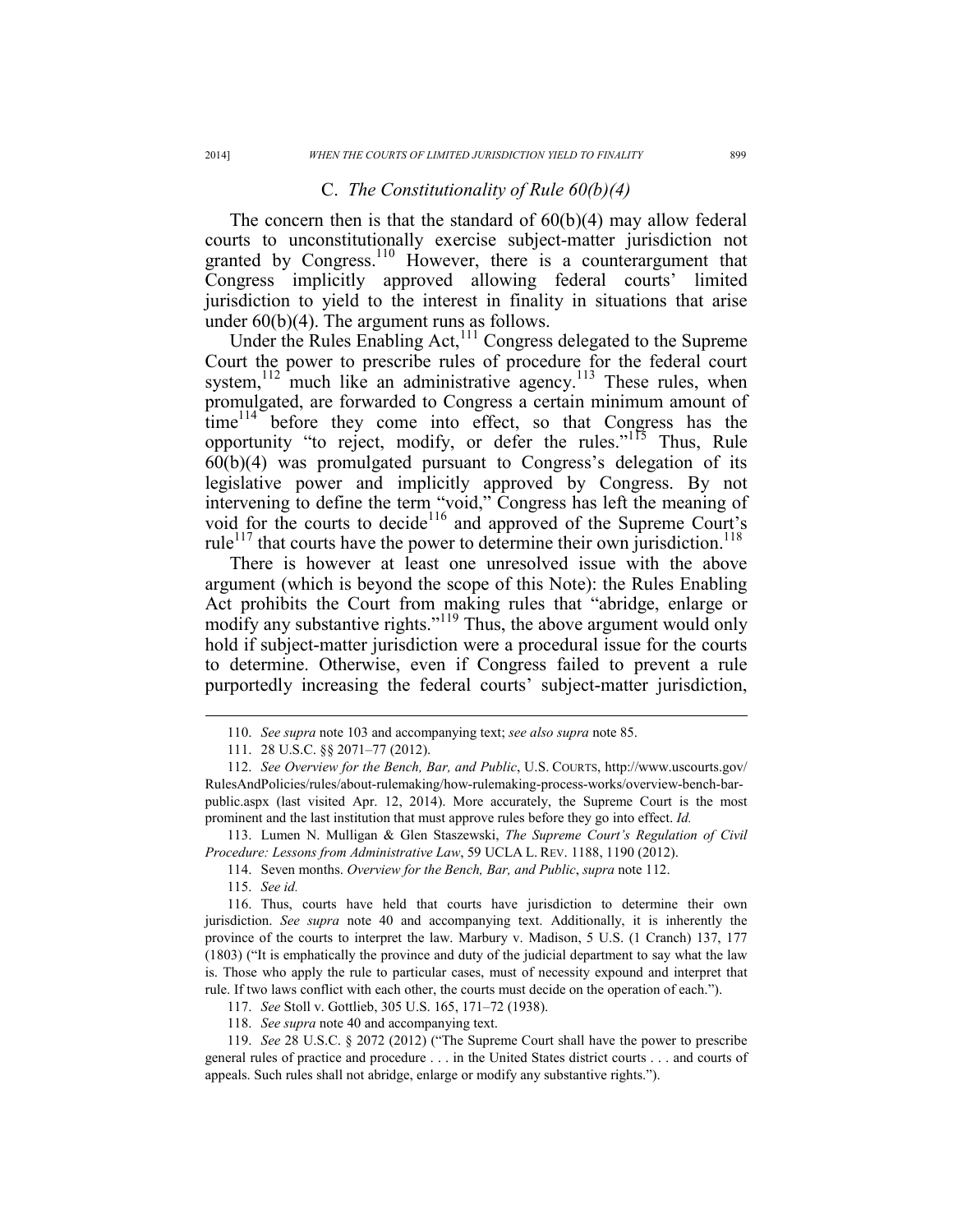the rule would still be unconstitutional, or at least violate the Rules Enabling Act. While this issue is beyond the scope of this Note, it is worth noting that commentators come down on both sides: one article defines jurisdiction as "the power or authority of a court to issue legitimate, binding, and enforceable orders" while "[p]rocedure is the regulation of that power or authority once obtained,"<sup>120</sup> whereas another article argues that the two are "analytically indistinguishable."<sup>121</sup>

### III. THE POLICIES UNDERLYING THE RULE

The Supreme Court has suggested that Rule 60(b) is inherently meant to allow courts to "accomplish justice."<sup>122</sup> However, the Court has also noted—if they have lent nothing else to our understanding of Rule 60(b)(4)—that "Rule 60(b)(4) strikes a balance between the need for finality of judgments and the importance of ensuring that litigants have a full and fair opportunity to litigate a dispute."<sup>123</sup> Notably though its absence is probably not binding on the lower courts<sup>124</sup>—the *Espinosa* opinion does not mention the interest in justice as an important consideration under  $60(b)(4)$ .<sup>125</sup>

However, in promulgating the onerous standard by which to decide a motion under Rule 60(b)(4)—or motions under Rule 60(b) generally the federal courts of appeals and at least one prominent commentator have noted other important policies. For example, the Second Circuit has noted, "Rule 60(b) strikes a balance between serving the ends of justice and preserving the finality of judgments."126 The Eighth Circuit,

 123. United Student Aid Funds, Inc. v. Espinosa, 130 S. Ct. 1367, 1380 (2010); *cf.* Stoll v. Gottlieb, 305 U.S. 165, 171–72, 175 (1938) ("Where adversary parties appear, a court must have the power to determine whether or not it has jurisdiction . . . . After a party has his day in court, . . . . [such a] determination [by the Court] [is] conclusive upon the parties before it . . . .").

 <sup>120.</sup> Scott Dodson, *In Search of Removal Jurisdiction*, 102 NW. U. L. REV. 55, 59 (2008).

 <sup>121.</sup> Lee, *supra* note 103, at 1614–15. The phrase "analytically indistinguishable" comes from Dodson, *supra* note 120, at 59.

 <sup>122.</sup> *See* Klapprott v. United States, 335 U.S. 601, 614–15 (1949) ("In simple English, the language of the 'other reason' clause, for all reasons except the five particularly specified, vests power in courts adequate to enable them to vacate judgments whenever such action is appropriate to accomplish justice."); Griffin v. Swim-Tech Corp., 722 F.2d 677, 680 (11th Cir. 1984) ("Rule 60(b) has vested the district courts with the power 'to vacate judgments whenever such action is appropriate to accomplish justice.'" (quoting *Klapprott*, 335 U.S. at 615)).

 <sup>124.</sup> This is because of the way the Court disposed of that issue. *See supra* note 28 and accompanying text.

 <sup>125.</sup> *See Espinosa*, 130 S. Ct. at 1367.

 <sup>126.</sup> Nemaizer v. Baker, 793 F.2d 58, 61 (2d Cir. 1986); *see also Griffin*, 722 F.2d at 680 (11th Cir. 1984) ("The provisions of this rule must be carefully interpreted to preserve the delicate balance between the sanctity of final judgments and the incessant command of the court's conscience that justice be done in light of *all* the facts." (quoting Bankers Mortg. Co. v. United States, 423 F.2d 73, 77 (5th Cir. 1970)) (internal quotation marks omitted)); Seven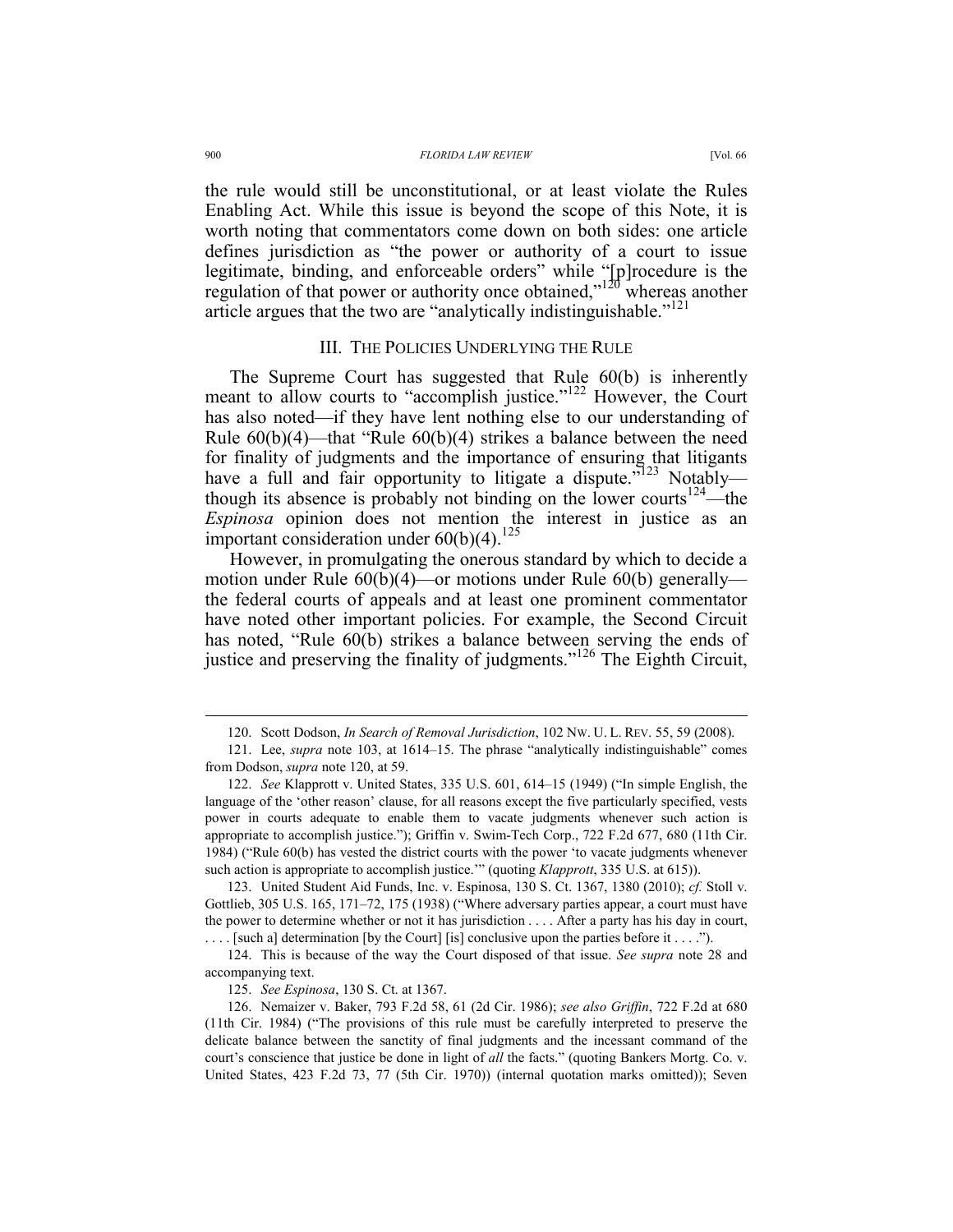while also emphasizing finality, preferred to consider finality in counterbalance to "limits on federal jurisdiction" when specifically considering the Rule  $60(b)(4)$  context.<sup>127</sup> Professor Moore, on the other hand, considered the tension in Rule 60(b) to result from a conflict between the courts' interest in justice and the desire that litigation "terminate within a reasonable time."<sup>128</sup>

As the federal courts of appeals have promulgated standards for deciding Rule 60(b)(4) motions, these policy reasons have been very important to the courts, clearly apparent in the language of these standards. For example, Rule 60(c)(1) requires motions under Rule 60(b) to "be made within a reasonable time,"129 but many federal courts of appeals have interpreted this standard within the context of voidness—with its corresponding emphasis on the limited jurisdiction of the federal courts—to mean that a Rule 60(b)(4) motion "may be brought *at any time*."130 Thus, for a Rule 60(b)(4) motion, a reasonable time appears to be indefinite.

Similarly, the policy of finality in judgments clearly shines through the surface of one of the most common phrasings of the standard for evaluating motions under 60(b)(4). Bear in mind that finality is "[o]ne of the basic tenets of our [judicial] system" because it "is essential to ensure consistency and certainty in the law."<sup>131</sup> Not only does finality preserve the stability of case  $\text{law}$ ,  $^{132}$  finality also ensures the stability of judgments upon which people might rely. Accordingly, the First Circuit has stated—in often quoted language—that: "In the interests of finality, the concept of void judgments is narrowly construed."<sup>133</sup>

Elves, Inc. v. Eskenazi, 635 F.2d 396, 401 (5th Cir. 1981) (quoting similar language from *Bankers Mortg. Co.*, 423 F.2d at 77).

 127. Kansas City S. Ry. v. Great Lakes Carbon Corp., 624 F.2d 822, 826 (8th Cir. 1980) (en banc) ("Competing policies are at stake in setting aside a federal court judgment as void for lack of subject matter jurisdiction: observation of limits on federal jurisdiction and need for judgments that are final."). The First Circuit has also recognized the tension. Fafel v. Dipaola, 399 F.3d 403, 410 (1st Cir. 2005) ("Weighing against this seemingly 'inflexible' jurisdictional requirement, however, is a strong interest in the finality of judgments." (citations omitted)).

 128. James Wm. Moore & Elizabeth B.A. Rogers, *Federal Relief from Civil Judgments*, 55 YALE L.J. 623, 623 (1946).

129. FED. R. CIV. P. 60(c).

 130. Cent. Vt. Pub. Serv. Corp. v. Herbert, 341 F.3d 186, 189 (2d Cir. 2003) (emphasis added) (quoting Beller & Keller v. Tyler, 120 F.3d 21, 24 (2d Cir. 1997)); *see also* Gschwind v. Cessna Aircraft Co., 232 F.3d 1342, 1345 (10th Cir. 2000) ("Rule 60(b)(4) . . . is not subject to any time limitation." (citations omitted) (internal quotation marks omitted)); Crosby v. Bradstreet Co., 312 F.2d 483, 485 (2d Cir. 1963) (ordering the district court to grant relief under Rule 60(b)(4) for a thirty-year-old judgment).

131. United States v. Boch Oldsmobile, Inc., 909 F.2d 657, 660 (1st Cir. 1990).

 132. Case law is already not entirely stable since it can be overruled at some later time. Case law would be even more unstable if not only the holdings of earlier cases could be overruled but also the earlier cases themselves could be attacked.

133. Lubben v. Selective Serv. Sys. Local Bd. No. 27, 453 F.2d 645, 649 (1st Cir. 1972);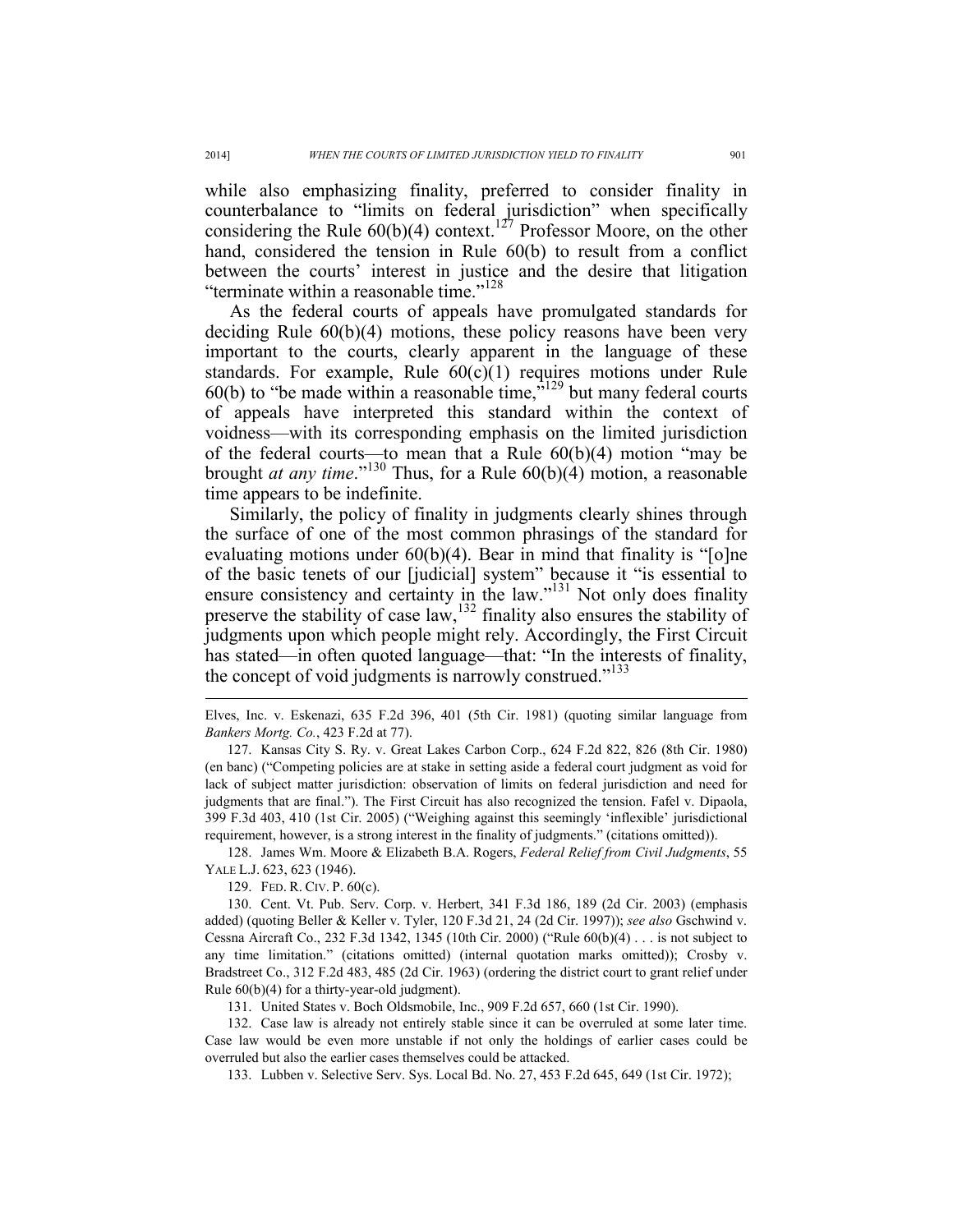#### 902 *FLORIDA LAW REVIEW* [Vol. 66

The policies that litigants should have their day in court, but not have more than one bite at the apple, are reflected generally in Rule  $60(b)(4)$ . While  $60(b)(4)$  does allow litigants to challenge subject-matter jurisdiction, their challenges will be most effective if they did not litigate the issue originally or did not have an opportunity to do so.<sup>134</sup> That is, such motions seem likely to fail because of the deference that the onerous standard gives to the court that issued the judgment.<sup>135</sup>

One commentator has noted that "[n]otwithstanding all the slogans about subject-matter jurisdiction's fundamental importance," the threat to the judicial system from violating subject-matter jurisdiction "is not great enough *always* to warrant relief from judgment."<sup>136</sup> This is in accord with a number of statements recognizing a decision without jurisdiction as unconstitutional, $137$  and yet the onerous standard under 60(b)(4) allows (and likely promotes) earlier decisions without subjectmatter jurisdiction to stand because of our interest in finality, and, to a lesser extent, our interests in justice, speedy decision-making, and providing every litigant his day in court. Further, of the courts that have explicitly recognized the policies underlying 60(b)(4), the Supreme Court did not note the limits on federal jurisdiction as an important policy,<sup>138</sup> while only the First and Eighth Circuits appear to have done  $\frac{139}{80}$ 

#### IV. RECOMMENDATIONS

This area of law, although rarely trod upon,<sup>140</sup> is ripe for reform. It is time for the Supreme Court to settle the law in this area,  $^{141}$  as—even with the assistance of commentators—the opinions of the federal courts of appeals are certainly confusing.142 The Supreme Court has decided

*e.g.*, *Boch Oldsmobile*, 909 F.2d at 661; Wendt v. Leonard, 431 F.3d 410, 412 (4th Cir. 2005); Jones v. Giles, 741 F.2d 245, 248 (9th Cir. 1984).

 <sup>134. 11</sup> WRIGHT ET AL., *supra* note 66, § 2862 & nn.16–17.

 <sup>135.</sup> *See supra* notes 39–44, 46–47 and accompanying text (describing the onerous standard).

 <sup>136.</sup> Clermont, *supra* note 33, at 313 (emphasis added).

 <sup>137.</sup> *See supra* note 85 and accompanying text; *see also supra* notes 83–91 and accompanying text.

 <sup>138.</sup> *See* United Student Aid Funds, Inc. v. Espinosa, 130 S. Ct. 1367, 1376–80 (2010); *see also supra* notes 122–125 and accompanying text.

 <sup>139.</sup> *See supra* note 127 and accompanying text.

 <sup>140.</sup> *See supra* note 11 and accompanying text.

 <sup>141.</sup> On the other hand, "[t]he law is unsettled in many areas," and this area may not be the most pressing. Garfias-Rodriguez v. Holder, 702 F.3d 504, 529 (9th Cir. 2012) (Kozinski, C.J., disagreeing with everyone).

 <sup>142.</sup> Jurists generally agree that confusing law is bad law. *See, e.g.*, *id.* at 532 ("By the time lawyers in this circuit get through reading all of our opinions, they'll be thoroughly confused."). Because the Rule tugs at two of the most fundamental precepts of the federal court system, any suggestion is subject to be wholly a terrible idea, regardless of whether one views this as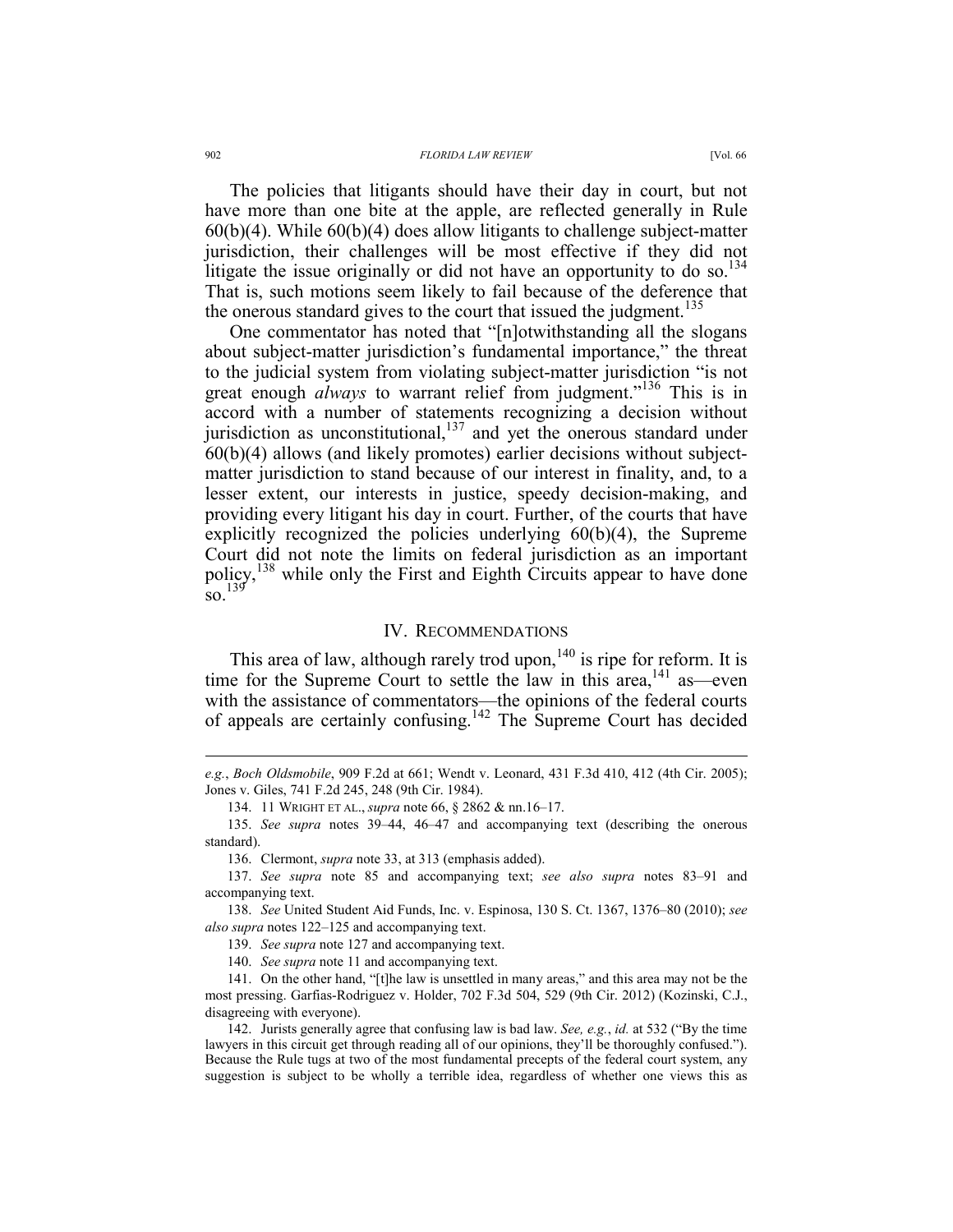remarkably little law in this area, $143$  and the circuit courts and commentators are split (though not widely) on the substantive standards for applying Rule  $60(b)(4)$ .<sup>144</sup> Within this Part, Section A discusses which policies should be most important in informing the law of Rule 60(b)(4), while Section B discusses what the law should be. Finally, Section C addresses the most likely way this reform will be implemented.

# A. *The Policy*

As discussed above, courts have noted many policies underlying the law of Rule 60(b)(4), including finality, the limited jurisdiction of federal courts, justice, quick litigation,  $145$  and providing every litigant her day in court, but not a second bite at the apple. However, these policies are in tension with each other,  $146$  and no set of rules can pay full homage to each of them.<sup>147</sup> Finality should be a more important policy than the other policies. However, the limited jurisdiction of the federal courts should weigh just as much as finality in light of the Supreme Court's predisposition toward preventing the jurisdiction of the federal courts from expanding—especially by judicial fiat<sup>148</sup>—as evidenced when the Supreme Court struck the doctrine of hypothetical jurisdiction.<sup>149</sup> Nor should the Supreme Court's failure to discuss limited jurisdiction in *Espinosa* diminish the importance of that policy: the Court's treatment of the policy and law of Rule 60(b)(4) in that case was brief as the Court sidestepped deciding the case on the merits of that issue.<sup>150</sup> Thus, two policies—finality and limited jurisdiction should be considered more important, while the other three—justice, quick litigation, and the litigant's day in court—should be considered less important.

difficult or trivial. Burnham v. Superior Court, 495 U.S. 604, 640 n.\* (1990) (Stevens, J., concurring in the judgment) ("Perhaps the adage about hard cases making bad law should be revised to cover easy cases.").

 <sup>143.</sup> *See supra* Section I.A.

 <sup>144.</sup> *See supra* Sections I.B–C.

 <sup>145.</sup> Or at least litigation that is not unreasonably prolonged. *See supra* note 128 and accompanying text.

 <sup>146.</sup> Most notably there is tension between finality and the limited jurisdiction of the federal courts, two threads that run deeply within our federal court system.

 <sup>147.</sup> *See* Kansas City S. Ry. v. Great Lakes Carbon Corp., 624 F.2d 822, 826 (8th Cir. 1980) (en banc) ("Competing policies are at stake in setting aside a federal court judgment as void for lack of subject matter jurisdiction . . . .").

 <sup>148.</sup> Stoll v. Gottlieb, 305 U.S. 165, 171 (1938) ("A court does not have the power, by judicial fiat, to extend its jurisdiction over matters beyond the scope of the authority granted to it by its creators.").

 <sup>149.</sup> Steel Co. v. Citizens for a Better Env't, 523 U.S. 83, 93–94 (1998) (noting that the Court's rejection of a judicial doctrine that extended federal courts' jurisdiction "should come as no surprise, since it is reflected in a long and venerable line of our cases").

 <sup>150.</sup> *See supra* note 28 and accompanying text.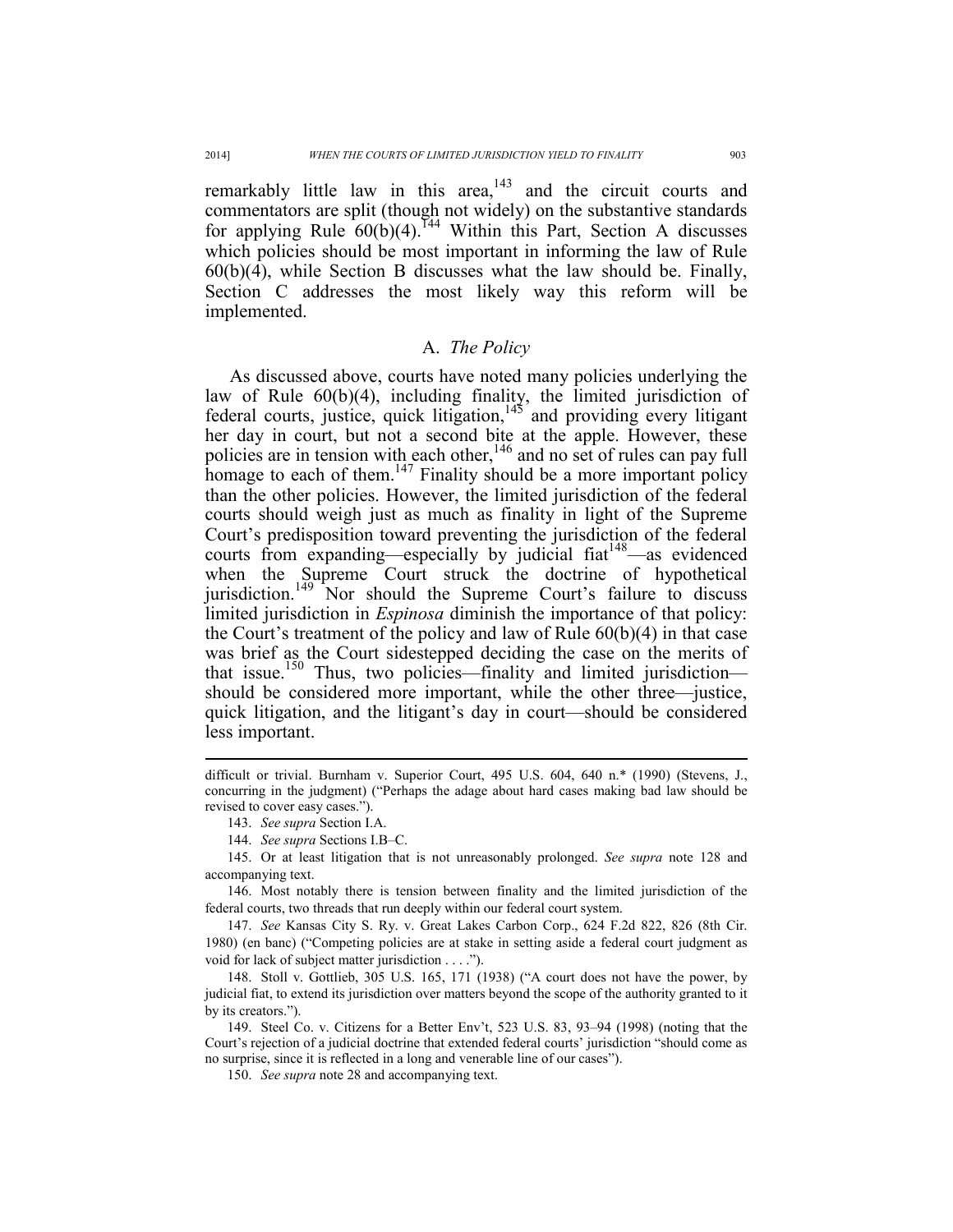### B. *The Law*

The first recommendation is a procedural change: the courts need to be more explicit regarding when a 60(b)(4) motion is appropriate and need to clearly define the standard for such motions. It is clear from the plain language of Rule 60(b)(4) that the rule is to be used to vacate a judgment.<sup>151</sup> Thus,  $60(b)(4)$  can be used only after a judgment has been entered. However, it is not clear that an onerous standard<sup>152</sup> should be used for all 60(b)(4) motions. Instead, this Note recommends following Judge Posner's commentary that the dividing line is at the point where the case is complete, and the appeals are complete or exhausted, or the time for appeal has expired.<sup>153</sup> Thus, after a judgment has been entered but before the appeals are complete or exhausted, or the time for appeal has expired,  $154$  a  $60(b)(4)$  motion should be decided using the normal standard articulated in Section II.A. On the other hand, after the appeals are complete or exhausted, and the time for appeal has expired,<sup>155</sup> a  $60(b)(4)$  motion should be decided using an onerous standard.<sup>156</sup>

The second recommendation is that the law in this area should be uniform.<sup>157</sup> While the federal courts of appeals<sup>158</sup> have largely done a good job elucidating the 60(b)(4) standard under what Professor Moore called the "category of cases" approach,<sup>159</sup> they have disagreed on how to articulate the test.<sup>160</sup> Such disagreement in phrasing may suggest that the standard for determining a Rule  $60(b)(4)$  motion differs,  $161$  and thus

 <sup>151. &</sup>quot;On motion and just terms, the court may relieve a party or its legal representative from a final judgment, order, or proceeding for the following reasons: . . . (4) the judgment is void." FED. R. CIV. P. 60(b)(4).

 <sup>152.</sup> Such as the one described *supra* Part I.

 <sup>153.</sup> *In re* Edwards, 962 F.2d 641, 644 (7th Cir. 1992).

 <sup>154.</sup> These are times when the policy reasons underlying subject-matter jurisdiction and 12(b)(1) motions, *see supra* Section II.A, dominate, while the policy reasons underlying 60(b)(4), *see supra* Part III, have not yet manifested themselves.

 <sup>155.</sup> Conversely, these are times when the policy reasons underlying 60(b)(4), *see supra* Part III, *have* fully manifested themselves.

 <sup>156.</sup> To be clear, this first recommendation would apply generally to various onerous standards. Thus, while this Note articulates a *particular* onerous standard in the next paragraph, other onerous standards—such as the standards described *supra* Part I, or some other onerous standard not discussed in this Note—will be mostly satisfactory under this first recommendation.

 <sup>157.</sup> Whether the uniformity of procedural law is more important than the uniformity of substantive law in the federal court systems is beyond the scope of this Note.

 <sup>158.</sup> With perhaps the exception of the Fifth Circuit with its balancing test. *See supra* notes 54–55 and accompanying text.

 <sup>159.</sup> *See supra* note 69 and accompanying text; *see also supra* note 47.

 <sup>160.</sup> *See supra* notes 39–44, 46–47 and accompanying text.

 <sup>161.</sup> *See* LINDA D. JELLUM, MASTERING STATUTORY INTERPRETATION 102 (2008) (describing the presumption of meaningful variation as presuming that a variation in choice of words indicates that a different meaning was intended).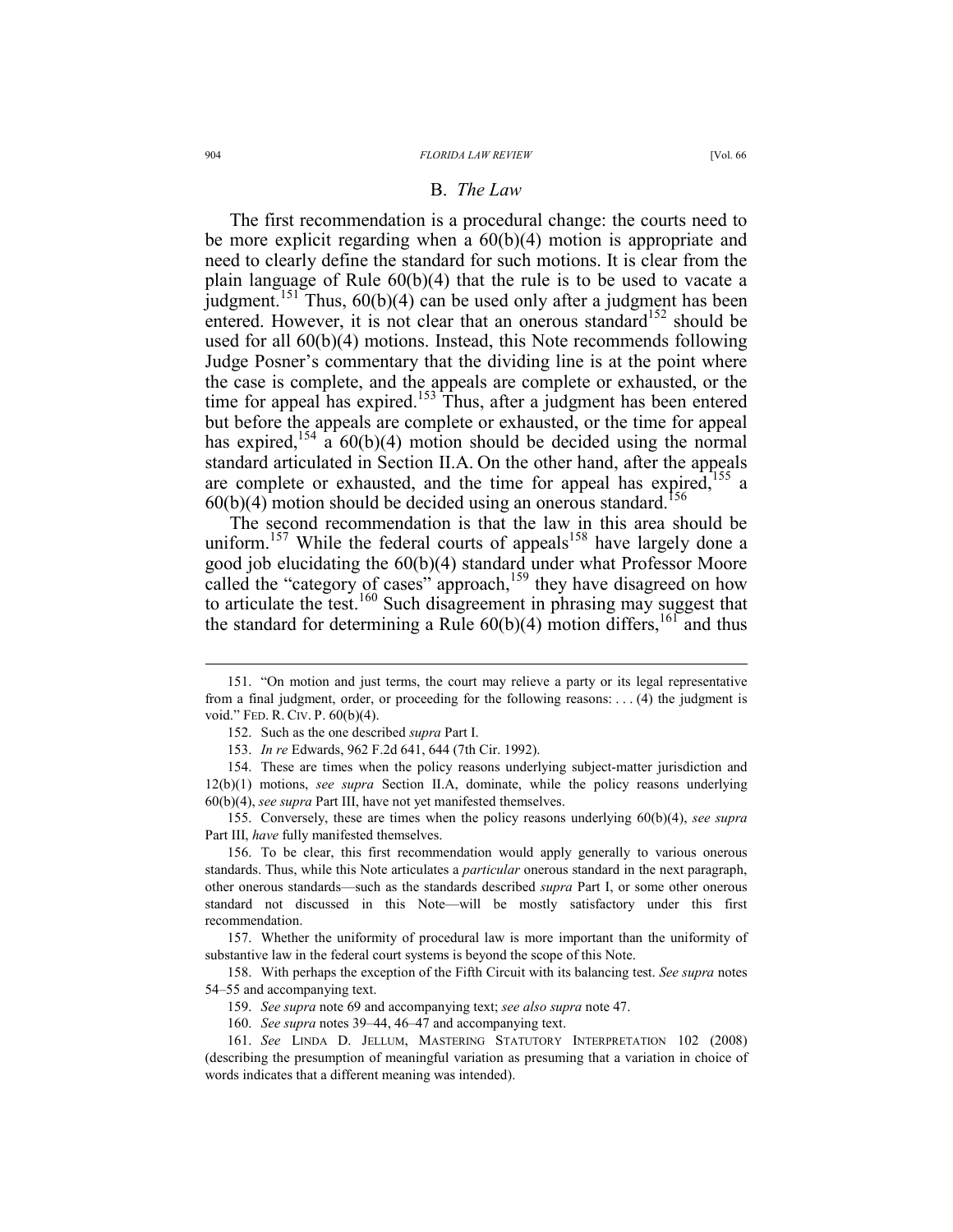such differences should be eliminated. Other deviations, such as the Fifth Circuit's factor-balancing test<sup>162</sup> and an additional requirement of exceptional circumstances, $163$  should also be eliminated for the sake of uniformity throughout the federal court system. Thus, the standard could be phrased:

A judgment is void if a court lacked jurisdiction over the class of cases that the court purported to exercise jurisdiction over when it issued the judgment. A judgment is not void because it was wrongly decided on the merits. A judgment is not void if the court erroneously decided the case at bar fell within the subject matter jurisdiction of the court. Rule 60(b)(4) should not be used in lieu of a timely appeal from the judgment. However, a  $60(b)(4)$  motion may be brought at any time. Courts should bear in mind the caveat that final judgments should not be lightly reopened. However, if a court determines the judgment is void, the court must grant relief. Finally, on appellate review, the grant or denial of a 60(b)(4) motion is reviewed de novo.

The third recommendation is that the timing of when the normal standard or the onerous standard should apply should better reflect the important but currently underappreciated policy of ensuring the limited jurisdiction of the federal courts.<sup>164</sup> There are two factors that could potentially affect whether the normal standard or the onerous standard should apply: whether the case is still pending<sup>165</sup> and whether the court issuing the judgment made an explicit finding of subject-matter jurisdiction. Thus, there are four possible scenarios. This Note recommends that the onerous standard for deciding Rule 60(b)(4) motions should be limited to only one of these scenarios, in contrast to the two scenarios in which the onerous standard currently applies. Consider the four scenarios in turn:

In the first scenario, the case is still pending and the court has explicitly found it has subject-matter jurisdiction. In this scenario, where a movant asks for relief from judgment under Rule 60(b)(4) for lack of subject-matter jurisdiction, the movant is essentially asking the court to reexamine its earlier conclusion that it had subject-matter jurisdiction. Although it is true that a litigant can raise subject-matter jurisdiction at any time during litigation, in this case the court has

 <sup>162.</sup> *See supra* notes 54–55 and accompanying text.

 <sup>163.</sup> *See supra* note 53 and accompanying text.

 <sup>164.</sup> *See supra* Section IV.A.

 <sup>165.</sup> Namely, whether the appeals are complete or exhausted, or the time for appeal has expired.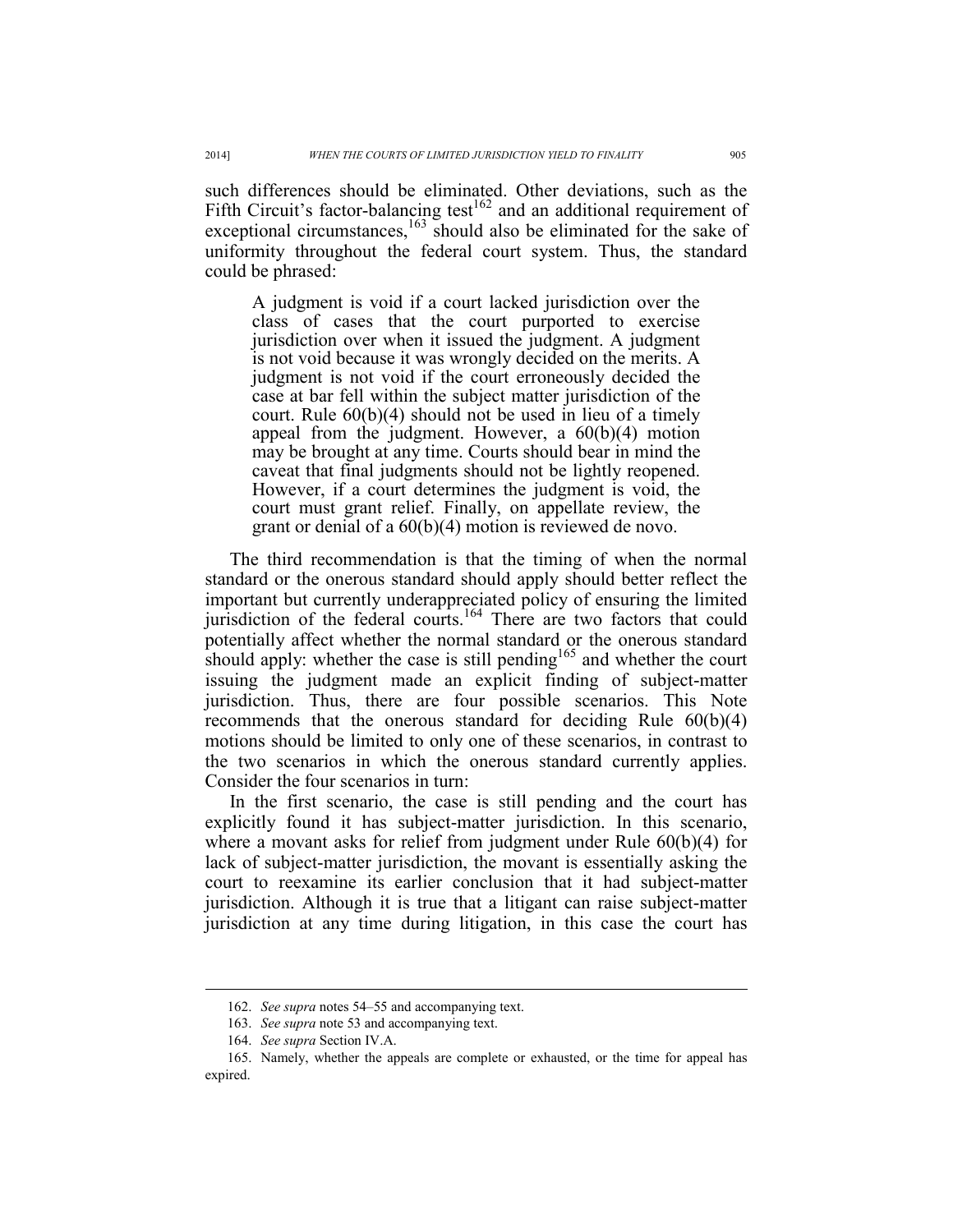already decided the issue and is "bound" by the law of the case.<sup>166</sup> Thus, the court would nominally decide the issue under the normal standard, but the court will be hard to persuade as it had already decided the issue earlier.

In the second scenario, the case is still pending, but the court did not explicitly find it had subject-matter jurisdiction. In this scenario, where the movant asks for relief from judgment under Rule 60(b)(4) for lack of subject-matter jurisdiction, the court is confronted with the novel (for the case) issue of whether it has subject-matter jurisdiction and the case is not yet fully terminated. Because of this, the policy of ensuring limited federal court jurisdiction is strongly implicated, while the policy of finality is comparatively weak. Thus, the court should decide the motion under the normal standard.

In the third scenario, the case is no longer pending, and the court did not explicitly find it had subject-matter jurisdiction. In this case, because of the strong interest in the limited jurisdiction of the federal courts—which has largely given way to the policy of finality under current Rule 60(b)(4) jurisprudence—the law should be that the court deciding the 60(b)(4) motion should use the normal standard and not the onerous standard. It is arguably unconstitutional for a federal court to decide a case without jurisdiction granted to it by Congress. Nor should we be content with the Supreme Court's soothing words that all courts *implicitly*—if not explicitly—determine their subject-matter jurisdiction.<sup>167</sup> Accordingly, it seems a small price to pay that we should continue to require the federal courts to explicitly find they have jurisdiction; and when they do not, allow the litigants the full opportunity to challenge subject-matter jurisdiction without the deference under which  $60(b)(4)$  motions are decided today.<sup>168</sup> In doing so, the issue of subject-matter jurisdiction will come closer to the unwaivable ideal.

 <sup>166. &</sup>quot;Law of the case" refers to a doctrine where courts should strongly avoid revisiting rulings already made in the case. Those earlier rulings become the law specific to and "binding" on the case. However, this doctrine is discretionary. 18B CHARLES ALAN WRIGHT ET AL., FEDERAL PRACTICE AND PROCEDURE § 4478 (2d ed. 2012) (Westlaw); *cf.* 11 WRIGHT ET AL., *supra* note 66, § 2862 ("By the same token, a court's determination that it has jurisdiction of the subject matter is binding on that issue, if the jurisdictional question actually was litigated and decided, or if a party had an opportunity to contest subject-matter jurisdiction and failed to do so.").

 <sup>167.</sup> Stoll v. Gottlieb, 305 U.S. 165, 171–72 (1938) ("Every court in rendering a judgment tacitly, if not expressly, determines its jurisdiction over . . . the subject matter.").

 <sup>168.</sup> While requiring federal courts to explicitly find subject-matter jurisdiction is a small price to pay, the cost to the parties of granting a Rule 60(b)(4) motion could potentially be massive, especially if the judgment has already been executed. Further, in the scenario where the judgment is very old, the court may have difficulty deciding the issue. While the normal standard usually presumes that there is no jurisdiction, it may be prudent in this scenario to flip that presumption.

 <sup>169.</sup> *See supra* note 86 and accompanying text.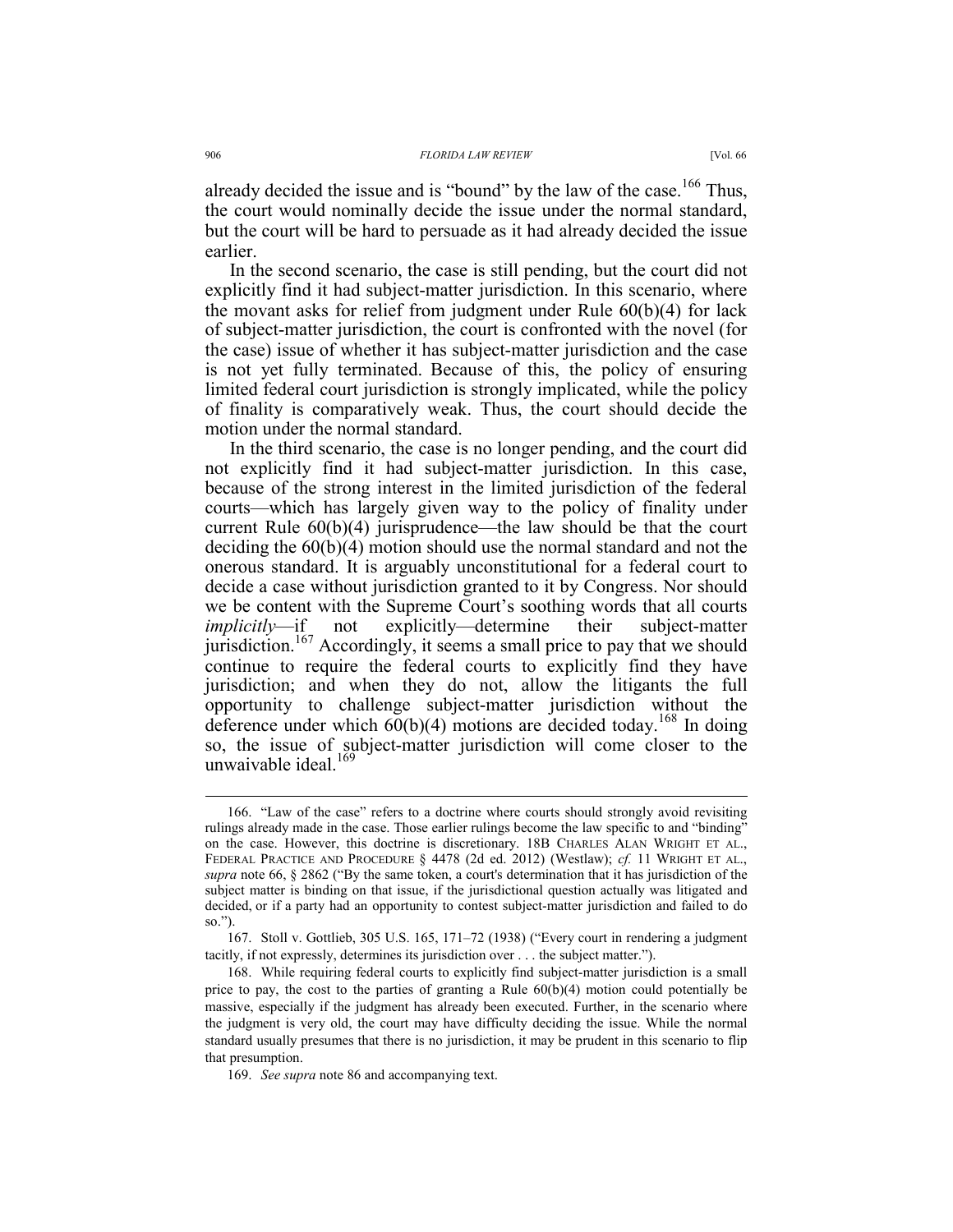In the final scenario, the case is no longer pending, but the court issuing the judgment explicitly found that it had subject-matter jurisdiction. In this case, because the policy of enforcing the limited jurisdiction of the federal courts has already been satisfied by the court explicitly finding subject-matter jurisdiction, the policy of finality stands alone in determining what standard should be applied to a 60(b)(4) motion. The litigants have already had their opportunity to argue subject-matter jurisdiction once during litigation and now seek to reopen that issue. In this case, the courts should be hesitant to allow the finality of the judgment to be threatened, except in the most extraordinarily wrong determinations—where the court asserted jurisdiction over a subject-matter over which it had no jurisdiction. Thus, the onerous standard should apply in this scenario. $170$ 

As for appellate review of an order granting or denying a Rule 60(b)(4) motion, the circuit court should review the order de novo for several reasons. First, generally speaking, subject-matter jurisdiction is a question of law<sup>171</sup> and, obviously, subject-matter jurisdiction underlies the Rule 60(b)(4) motions attacking the judgment for lack of subjectmatter jurisdiction. Second, de novo is the standard historically used to review Rule  $60(b)(4)$  motions.<sup>172</sup> Third, the appellate court does not need access to the specific facts of a case or to evidence in the case in order to decide the issue.<sup>173</sup> As to the applicable standard—the normal standard or the onerous standard—the circuit court should apply whatever rule the district court should have applied in its determination of the  $60(b)(4)$  motion.

Thus, this Note's recommendation limits the application of the onerous standard to the scenario where the case is no longer pending and subject-matter jurisdiction was explicitly decided, in order to limit the number of judgments where the issuing court lacked subject-matter jurisdiction.<sup> $1/4$ </sup> This recommendation adequately addresses the policy of finality by preventing judgments from being challenged where subjectmatter jurisdiction has already been decided. However, to prevent

 <sup>170.</sup> This is essentially the standard today, but this Note's recommendation narrows it to those cases where the case is no longer pending and subject-matter jurisdiction was explicitly decided. *See infra* Table 1.

 <sup>171.</sup> *E.g.*, Kent v. Sec'y of Labor, 148 F.3d 1264, 1265 (11th Cir. 1998).

 <sup>172.</sup> *E.g.*, Physicians Reliance Ass'n v. Meredith (*In re* Physicians Reliance Ass'n), 415 F. App'x 140, 141 (11th Cir. 2011) (noting de novo as the proper standard of review for 60(b)(4)); *see also* Pierce v. Underwood, 487 U.S. 552, 558 (1988) ("For some few trial court determinations, the question of what is the standard of appellate review is answered by relatively explicit statutory command . . . . For most others, the answer is provided by a long history of appellate practice." (citation omitted)).

 <sup>173.</sup> The appellate court would, of course, need to know some basic facts, usually procedural, in order to determine the motion.

 <sup>174.</sup> *See infra* Table 1.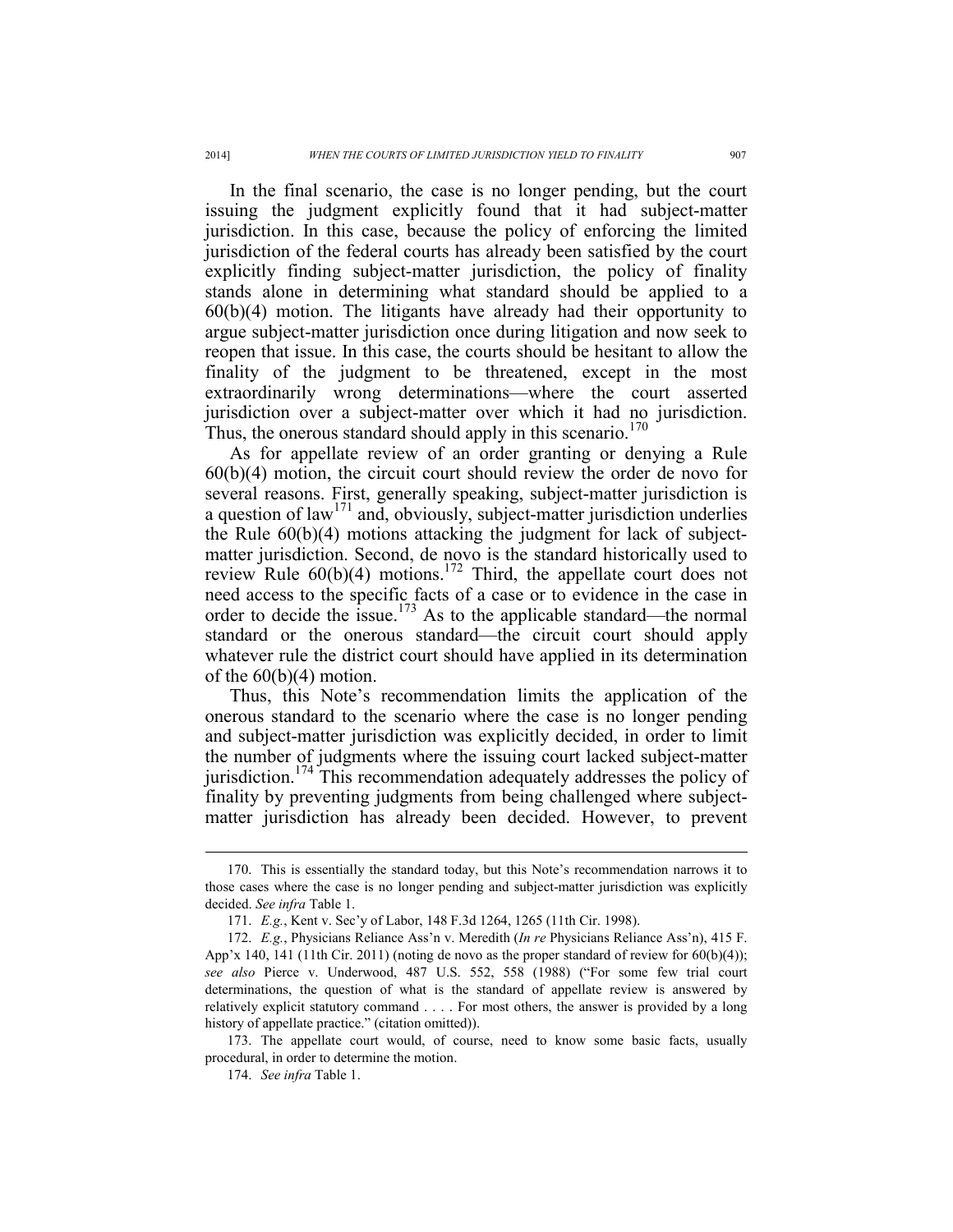#### 908 *FLORIDA LAW REVIEW* [Vol. 66

finality from being eviscerated, this recommendation should be applied only prospectively, lest old cases be resurrected. This recommendation also appreciates the importance of the federal courts' limited jurisdiction more than the current standard by only allowing a judgment's subject-matter jurisdiction to remain unchallenged where the subject-matter jurisdiction *was actually decided*.

| г<br>ı<br>н |  |
|-------------|--|
|             |  |

| Current law        | Case pending       |                            | Case not pending Recommendation | Case pending       | Case not pending                  |
|--------------------|--------------------|----------------------------|---------------------------------|--------------------|-----------------------------------|
| SMJ decided        | Normal<br>standard | <i>Onerous</i><br>standard | SMJ decided                     | Normal<br>standard | <i><b>Onerous</b></i><br>standard |
| SMJ not<br>decided | Normal<br>standard | <i>Onerous</i><br>standard | SMJ not decided                 | Normal<br>standard | Normal<br>standard                |

# C. *Implementation*

Of course, any recommendation for a change in the law is useless if it is neither implemented nor implementable.<sup>175</sup> There are three potential avenues where the suggested change in law could be implemented: Congress, the Supreme Court by adjudication, or the Supreme Court through its rulemaking power.

Of course, Congress could pass a statute changing the substantive law underlying Rule 60(b)(4) subject-matter jurisdiction motions. While this may appear doubtful given Congress's difficulty with passing any

 <sup>175.</sup> *Cf.* Harry T. Edwards, *The Growing Disjunction Between Legal Education and the Legal Profession: A Postscript*, 91 MICH. L. REV. 2191, 2218–19 (1993) (noting the importance of practical scholarship); Harry T. Edwards, *The Growing Disjunction Between Legal Education and the Legal Profession*, 91 MICH. L. REV. 34, 35 (1992) ("The 'impractical' scholar . . . produces abstract scholarship that has little relevance to concrete issues, or addresses concrete issues in a wholly theoretical manner. As a consequence, it is my impression that judges, administrators, legislators, and practitioners have little use for much of the scholarship that is now produced by members of the academy."); Chief Justice John Roberts, Discussion at the 77th Annual Fourth Circuit Court of Appeals Conference (June 25, 2011), *available at* http://www.c-span.org/video/?300203-1/conversation-chief-justice-roberts (stating that he [Justice Roberts] is on the same page as Judge Harry T. Edwards, specifically: "Pick up a copy of any law review that you see, and the first article is likely to be, you know, the influence of Immanuel Kant on evidentiary approaches in eighteenth century Bulgaria, or something, which I'm sure was of great interest to the academic that wrote it, but isn't of much help to the bar."); *see also Law Prof. Ifill Challenges Chief Justice Roberts' Take on Academic Scholarship*, ACSBLOG (July 5, 2011), http://www.acslaw.org/acsblog/law-prof-ifill-challenges-chief-justiceroberts%E2%80%99-take-on-academic-scholarship (noting the same).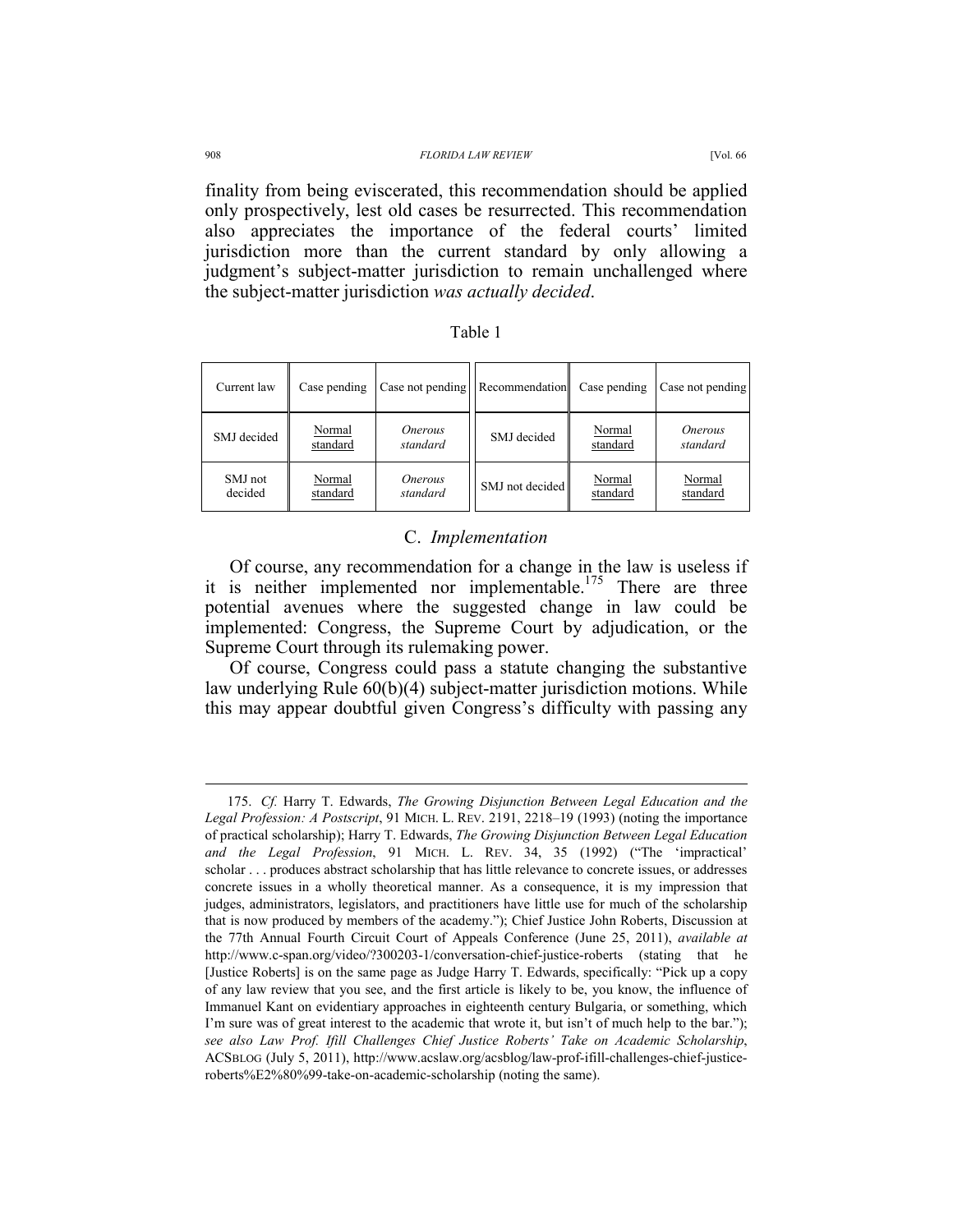substantive legislation,  $176$  Congress has seen fit to alter, for better or worse, federal court jurisdiction in the recent past.<sup>177</sup> That said, Rule 60(b)(4) is not a pressing issue on Capitol Hill, nor does there appear to be any interest group that would press legislators for the passage of reform.

On the other hand, as the standard for Rule  $60(b)(4)$  is federal common law, the Supreme Court could reform it by adjudicating a case.<sup>178</sup> There are a number of problems, however, with waiting for the Supreme Court to act in this area. First, because Rule 60(b)(4) motions on subject-matter jurisdiction are so comparatively rare,  $1^{79}$  it may be quite a while before the Court acts.<sup>180</sup> Second, unlike where a party is seeking to create a change in the substantive law, a party would likely only be willing to press such a procedural issue all the way to the Supreme Court if that was the best way for that party to win—an unlikely event.<sup>181</sup> Third, the Supreme Court has noted it prefers to avoid

 177. *E.g.*, Class Action Fairness Act of 2005, Pub. L. No. 109-2, 119 Stat. 4 (codified at 28 U.S.C. §§ 1453, 1711–15 (2012)) (expanding the jurisdiction of federal courts to allow class actions in which the total amount in controversy exceeds \$5 million, provided there is minimal diversity); Leahy-Smith America Invents Act, Pub L. No. 112-29, sec. 19(b), 125 Stat. 284 (2011) (partially overruling the well-pleaded complaint rule for patent cases); Paul R. Gugliuzza, *Pluralism on Appeal*, 100 GEO. L.J. ONLINE 36, 40 (noting Congress's penchant for "grappl[ing] with issues of Federal Circuit jurisdiction").

 178. Of course, some suggestions, such as unifying the standard across the federal courts of appeals, could also be implemented by the circuit courts creating new case law.

 <sup>176.</sup> *E.g.*, Amanda Terkel, *112th Congress Set to Become Most Unproductive Since 1940s*, HUFFINGTON POST (Dec. 28, 2012, 8:00 AM), http://www.huffingtonpost.com/2012/12/28/ congress-unproductive n 2371387.html ("The 112th Congress has done far less than the 80th Congress . . . which President Harry Truman infamously dubbed the 'Do Nothing Congress.'"); Janet Hook, Corey Boles & Siobhan Hughes, *Congress Passes Cliff Deal*, WALL ST. J. (Jan. 2, 2013, 1:42 PM), http://online.wsj.com/news/articles/SB10001424127887323320404578215373 352793876 (subscription required) (noting that Congress passed a bill *avoiding* the "fiscal cliff" *after* the "fiscal cliff" had begun); *cf. Open Letter*, XKCD (Oct. 7, 2013), http://xkcd.com/1274 ("To . . . everyone . . . who secretly controls the U.S. government: Can you please get your shit together?").

 <sup>179.</sup> *See supra* note 11 and accompanying text.

 <sup>180.</sup> When to expect the Supreme Court to act on this issue can be modeled by the geometric distribution. RICHARD L. SCHEAFFER & LINDA J. YOUNG, INTRODUCTION TO PROBABILITY AND ITS APPLICATIONS 137 (3d ed. 2010) (describing the geometric distribution as modeling "the number of failures prior to . . . the first success[]"). Although such modeling is beyond the scope of this Note, it seems clear that it would reveal that we may need to wait a very long time before the Supreme Court acts on this admittedly obscure area of civil procedure. For background information on the geometric distributions, see generally *id.* at 137–44.

 <sup>181.</sup> *Cf.* Adam Liptak, *Carefully Plotted Course Propels Gun Case to Top*, N.Y. TIMES (Dec. 3, 2007), http://www.nytimes.com/2007/12/03/us/03bar.html ("If you were paying market rates for a case that has been around almost five years, you'd be getting up to half a million bucks . . . ."); Richard J. Lazarus, *Advocacy Matters Before and Within the Supreme Court: Transforming the Court by Transforming the Bar*, 96 GEO. L.J. 1487, 1518–19 (2008) ("A cert petition can easily cost one \$100,000 . . . .").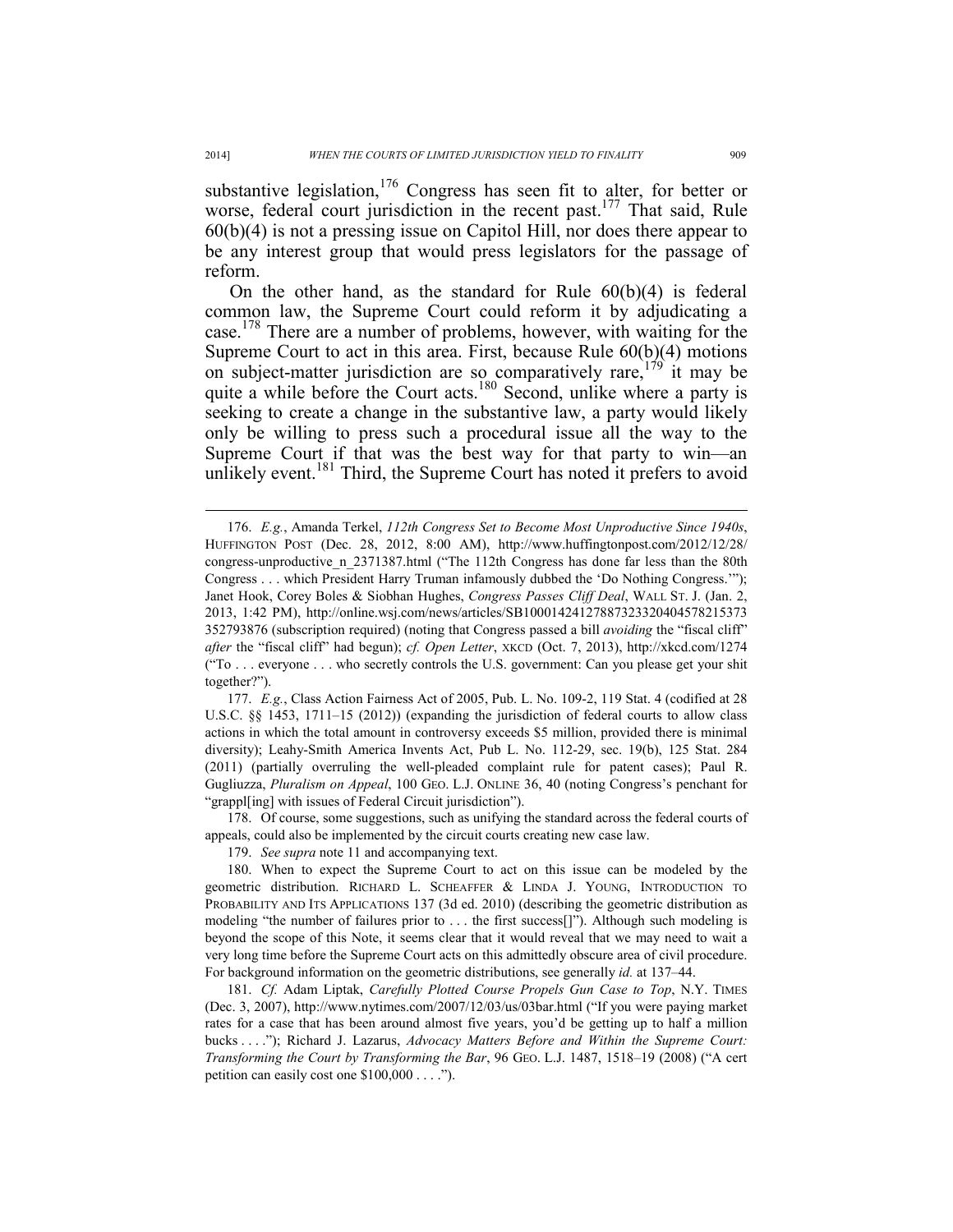creating more law than necessary to decide a case under the doctrine of judicial restraint.<sup>182</sup> Finally, some scholars argue that the Supreme Court should resolve issues related to the Federal Rules of Civil Procedure not by adjudication, but by its rulemaking powers.<sup>183</sup>

Third, the law of Rule 60(b)(4) could be modified by the rulemaking power invested in the Supreme Court (and delegated to the Federal Conference on the Judiciary). This approach also has some troubles. First, the Rules Enabling Act only authorizes the Supreme Court to promulgate rules of *procedure*. 184 "Such rules shall not abridge, enlarge or modify any substantive right."<sup>185</sup> Some commentators have said the plain language is evident that the Rules cannot alter substantive law,<sup>186</sup> while others have advocated for the Supreme Court to create the substantive law of the Rules through rulemaking rather than adjudication.<sup>187</sup> Second, and related, most standards used in applying the Rules are found in case law.<sup>188</sup> Accordingly, although the suggestions in this Note may be implemented, the odds seem unfavorable.

#### **CONCLUSION**

While the federal courts of appeal have largely agreed on the standard (an onerous one) by which to vacate a judgment for lack of subject-matter jurisdiction under Rule 60(b)(4), some deviations remain. However, the federal courts have not given enough weight to their limited jurisdiction, instead favoring finality in deciding when the

185. *Id.* § 2072(b).

 <sup>182.</sup> *Cf., e.g.*, Jean v. Nelson, 472 U.S. 846, 854 (1985) (noting that a "fundamental rule of judicial restraint" is refraining from deciding an issue on constitutional grounds where nonconstitutional grounds suffice).

 <sup>183.</sup> Lumen Mulligan & Glen Staszewski, *Scholarship Highlight: Who Should Resolve Issues Relating to the Federal Rules of Civil Procedure?*, SCOTUSBLOG (Oct. 17, 2012, 10:41 AM), http://www.scotusblog.com/2012/10/scholarship-highlight-who-should-resolve-issuesrelating-to-the-federal-rules-of-civil-procedure.

 <sup>184. 28</sup> U.S.C. § 2072(a) (2012) ("The Supreme Court shall have the power to prescribe general rules of practice and procedure . . . .").

 <sup>186.</sup> Paul D. Carrington & Derek P. Apanovitch, *The Constitutional Limits of Judicial Rulemaking: The Illegitimacy of Mass-Tort Settlements Negotiated Under Federal Rule 23*, 39 ARIZ. L. REV. 461, 461 (1997).

 <sup>187.</sup> Mulligan & Staszewski, *supra* note 113, at 1228 ("In our view, if the Court is resolving a civil procedure issue based on its interpretation of what the Rules already require, then it is issuing the functional equivalent of an interpretive rule, and the issue may appropriately be resolved pursuant to the less cumbersome process of adjudication. Conversely, if the Court is, in effect, promulgating a new substantive Rule, then it is adopting the functional equivalent of a legislative rule, and it should refer the underlying issues for resolution pursuant to the court rulemaking process." (footnote omitted)).

 <sup>188.</sup> *E.g*., Ashcroft v. Iqbal, 129 S. Ct. 1937 (2009) (setting, in part, the standard for Federal Rule of Civil Procedure 8).